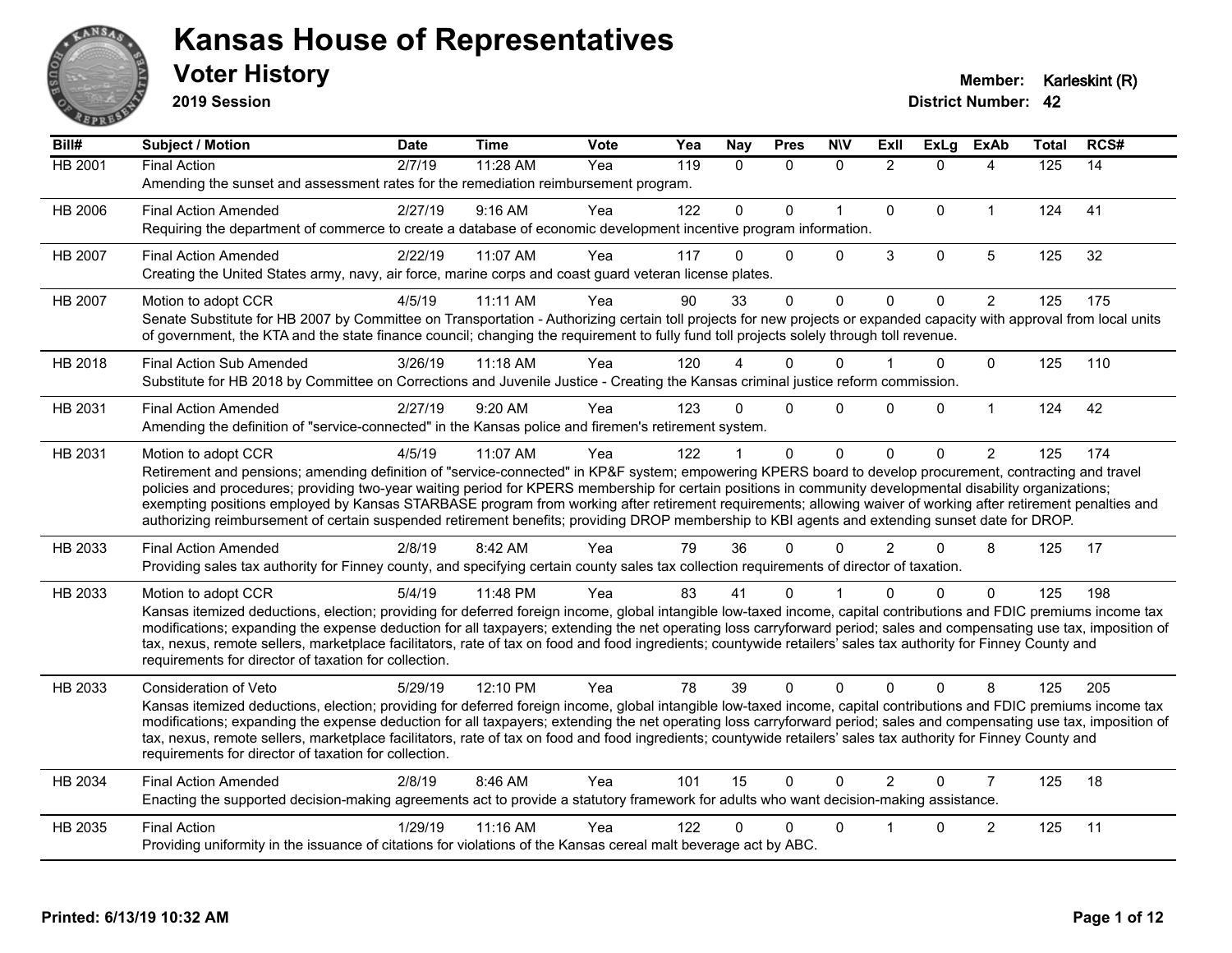

**2019 Session**

**Voter History Member: Karleskint (R)** 

| Bill#          | Subject / Motion                                                                                                                                                 | <b>Date</b> | <b>Time</b> | <b>Vote</b> | Yea | <b>Nay</b>     | <b>Pres</b> | <b>NIV</b>   | <b>Exll</b>    | ExLg         | <b>ExAb</b>    | <b>Total</b> | RCS#             |
|----------------|------------------------------------------------------------------------------------------------------------------------------------------------------------------|-------------|-------------|-------------|-----|----------------|-------------|--------------|----------------|--------------|----------------|--------------|------------------|
| <b>HB 2035</b> | Motion to Concur                                                                                                                                                 | 3/26/19     | 12:29 PM    | Yea         | 122 | 2              | $\Omega$    | $\mathbf{0}$ | 1              | $\Omega$     | $\mathbf{0}$   | 125          | $\overline{142}$ |
|                | Providing uniformity in the issuance of citations for violations of the Kansas cereal malt beverage act by ABC.                                                  |             |             |             |     |                |             |              |                |              |                |              |                  |
| HB 2038        | <b>Final Action</b>                                                                                                                                              | 2/7/19      | 11:29 AM    | Yea         | 114 | 5              | $\Omega$    | $\mathbf{0}$ | $\overline{2}$ | $\mathbf 0$  | $\overline{4}$ | 125          | 15               |
|                | Revoking spousal inheritance rights upon divorce.                                                                                                                |             |             |             |     |                |             |              |                |              |                |              |                  |
| HB 2038        | Mot to Concur in Conference                                                                                                                                      | 4/5/19      | 5:17 PM     | Yea         | 120 | $\mathbf{0}$   | 0           | $\mathbf 0$  | $\mathbf{0}$   | 0            | $\sqrt{5}$     | 125          | 187              |
|                | Revoking spousal inheritance rights upon divorce.                                                                                                                |             |             |             |     |                |             |              |                |              |                |              |                  |
| HB 2039        | <b>Final Action Amended</b>                                                                                                                                      | 2/7/19      | 11:30 AM    | Yea         | 119 | $\mathbf{0}$   | $\Omega$    | $\mathbf{0}$ | $\overline{a}$ | $\mathbf 0$  | $\overline{4}$ | 125          | 16               |
|                | Extending recognition of tribal court judgments pursuant to supreme court rules.                                                                                 |             |             |             |     |                |             |              |                |              |                |              |                  |
|                |                                                                                                                                                                  |             |             |             |     |                |             |              |                |              |                |              |                  |
| HB 2039        | Motion to adopt CCR                                                                                                                                              | 4/5/19      | 3:00 PM     | Yea         | 121 | $\Omega$       | $\mathbf 0$ | $\mathbf 0$  | $\Omega$       | $\Omega$     | $\overline{4}$ | 125          | 181              |
|                | Updating laws concerning limited liability companies; exempting animal shelters from registration requirements as charitable organizations.                      |             |             |             |     |                |             |              |                |              |                |              |                  |
| HB 2041        | <b>Final Action</b>                                                                                                                                              | 3/21/19     | 11:50 AM    | Yea         | 94  | 29             | $\Omega$    | $\mathbf{0}$ | $\Omega$       |              | $\mathbf 1$    | 125          | 99               |
|                | Prohibiting certain unfair or deceptive acts or practices under a life insurance policy for a living organ donor.                                                |             |             |             |     |                |             |              |                |              |                |              |                  |
| HB 2044        | <b>Final Action</b>                                                                                                                                              | 2/6/19      | 11:18 AM    | Yea         | 115 |                | 0           | $\mathbf 0$  | 5              |              | 3              | 125          | 12               |
|                | Income tax credit for taxpayer purchases of certain goods and services from qualified vendors providing employment for blind or disabled individuals.            |             |             |             |     |                |             |              |                |              |                |              |                  |
| HB 2048        | <b>Emergency Final Action Amended</b>                                                                                                                            | 2/27/19     | 11:59 AM    | Yea         | 122 | $\overline{2}$ | $\Omega$    | $\mathbf{0}$ | $\Omega$       | $\Omega$     | $\mathbf{0}$   | 124          | 67               |
|                | Clarifying the definition of comparable offense under the Kansas criminal code.                                                                                  |             |             |             |     |                |             |              |                |              |                |              |                  |
| HB 2054        | <b>Final Action Amended</b>                                                                                                                                      | 3/26/19     | 11:20 AM    | Yea         | 101 | 23             | 0           | $\mathbf 0$  | $\mathbf{1}$   | $\mathbf{0}$ | $\mathbf 0$    | 125          | 111              |
|                | Providing for fully-insured association health plans.                                                                                                            |             |             |             |     |                |             |              |                |              |                |              |                  |
|                |                                                                                                                                                                  |             |             |             |     |                |             |              |                |              |                |              |                  |
| HB 2063        | <b>Final Action</b><br>Relating to the applicability of conditions for operating recreational trails.                                                            | 2/6/19      | 11:20 AM    | Yea         | 102 | 14             | 0           | 0            | 5              | $\mathbf 1$  | $\sqrt{3}$     | 125          | 13               |
|                |                                                                                                                                                                  |             |             |             |     |                |             |              |                |              |                |              |                  |
| HB 2066        | <b>Final Action Amended</b>                                                                                                                                      | 3/21/19     | 12:10 PM    | Yea         | 69  | 54             | $\Omega$    | $\mathbf{0}$ | $\mathbf{0}$   | 1            | $\mathbf{1}$   | 125          | 100              |
|                | Expanding medicaid eligibility by enacting the KanCare bridge to a healthy Kansas program.                                                                       |             |             |             |     |                |             |              |                |              |                |              |                  |
| HB 2070        | <b>Final Action</b>                                                                                                                                              | 2/20/19     | 11:20 AM    | Yea         | 121 | $\mathbf{0}$   | $\mathbf 0$ | $\mathbf{0}$ | $\overline{2}$ | $\Omega$     | $\overline{c}$ | 125          | 22               |
|                | Designating a portion of United States highway 75 as the John Armstrong memorial highway.                                                                        |             |             |             |     |                |             |              |                |              |                |              |                  |
| HB 2070        | Motion to Concur                                                                                                                                                 | 4/4/19      | 10:48 AM    | Yea         | 122 | 0              | 0           | $\pmb{0}$    |                | 0            | $\overline{c}$ | 125          | 162              |
|                | Designating a portion of United States highway 75 as the John Armstrong memorial highway and a bridge on United States highway 77 as the SGT Kevin A. Gilbertson |             |             |             |     |                |             |              |                |              |                |              |                  |
|                | memorial bridge.                                                                                                                                                 |             |             |             |     |                |             |              |                |              |                |              |                  |
| HB 2082        | <b>Final Action Amended</b>                                                                                                                                      | 3/21/19     | 12:11 PM    | Yea         | 122 | $\mathbf{1}$   | 0           | $\mathbf 0$  | $\mathbf 0$    | $\mathbf{1}$ | $\mathbf{1}$   | 125          | 101              |
|                | Allowing pharmacists to administer drugs pursuant to a prescription order.                                                                                       |             |             |             |     |                |             |              |                |              |                |              |                  |
| HB 2084        | <b>Final Action Amended</b>                                                                                                                                      | 2/27/19     | 9:23 AM     | Yea         | 94  | 29             | $\Omega$    | $\mathbf{0}$ | $\Omega$       | $\Omega$     | 1              | 124          | 43               |
|                | Amending the Kansas 911 act.                                                                                                                                     |             |             |             |     |                |             |              |                |              |                |              |                  |
|                |                                                                                                                                                                  |             |             |             |     |                |             |              |                |              |                |              |                  |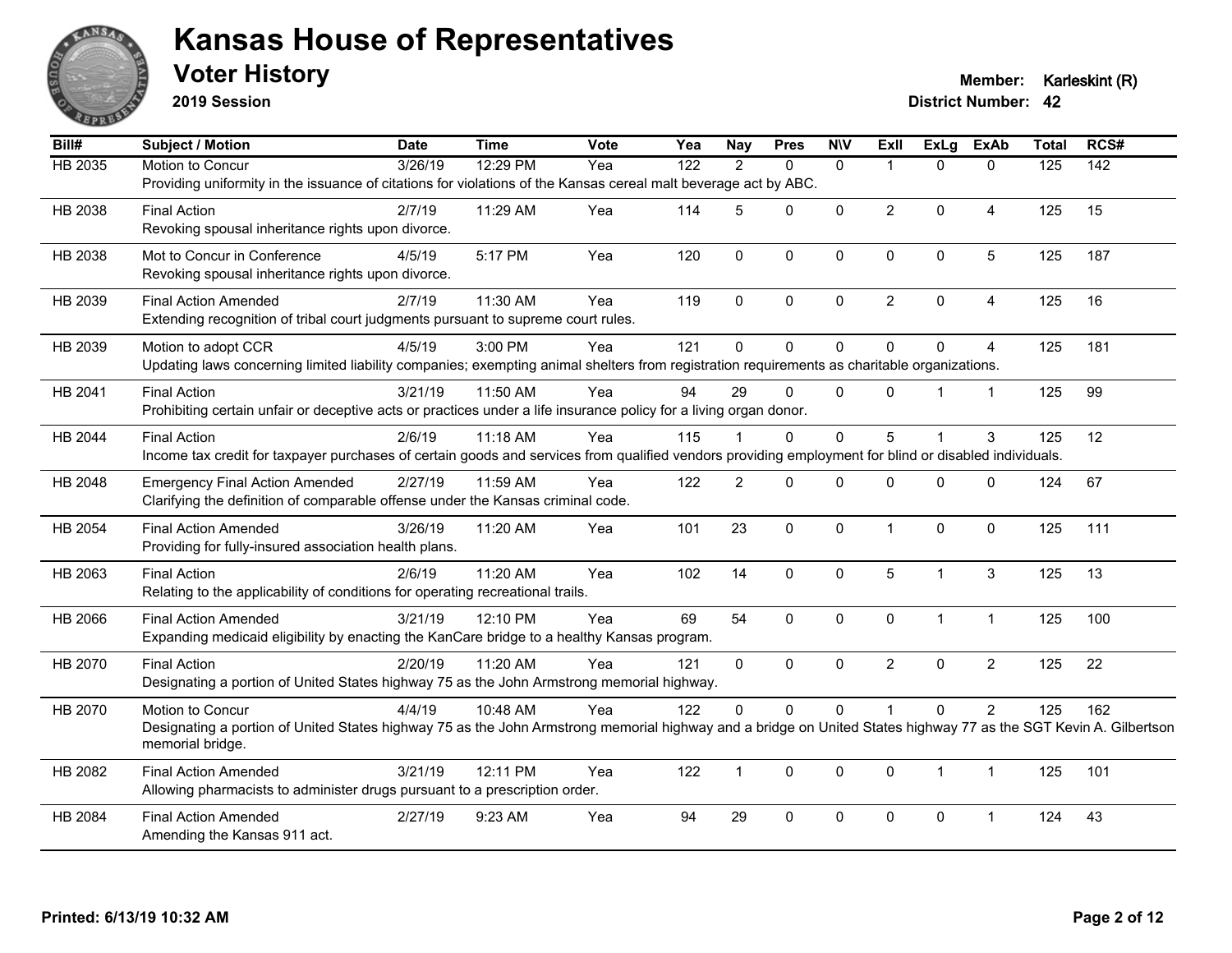

**2019 Session**

| Bill#          | Subject / Motion                                                                                                                                                                                  | <b>Date</b> | <b>Time</b> | Vote | Yea | <b>Nay</b>      | <b>Pres</b>  | <b>N\V</b>   | <b>Exll</b>    | ExLg         | <b>ExAb</b>    | <b>Total</b>     | RCS# |
|----------------|---------------------------------------------------------------------------------------------------------------------------------------------------------------------------------------------------|-------------|-------------|------|-----|-----------------|--------------|--------------|----------------|--------------|----------------|------------------|------|
| <b>HB 2084</b> | Motion to Concur                                                                                                                                                                                  | 4/4/19      | 10:57 AM    | Yea  | 87  | $\overline{35}$ | $\Omega$     | $\mathbf{0}$ | 1              | $\Omega$     | 2              | $\overline{125}$ | 163  |
|                | Amending the Kansas 911 act.                                                                                                                                                                      |             |             |      |     |                 |              |              |                |              |                |                  |      |
| HB 2085        | <b>Final Action Amended</b>                                                                                                                                                                       | 2/22/19     | 11:08 AM    | Yea  | 117 | $\Omega$        | $\mathbf{0}$ | $\mathbf{0}$ | 3              | $\Omega$     | 5              | 125              | 33   |
|                | Concerning requirements for the reinstatement of a forfeited benefit unit of a rural water district.                                                                                              |             |             |      |     |                 |              |              |                |              |                |                  |      |
| HB 2085        | Mot to Concur in Conference                                                                                                                                                                       | 4/4/19      | 10:59 AM    | Yea  | 122 | $\mathbf 0$     | $\mathbf 0$  | $\mathbf 0$  | $\mathbf{1}$   | $\mathbf{0}$ | $\overline{2}$ | 125              | 164  |
|                | Extending the repayment period for municipal loans for public water supply projects and clarifying the reinstatement requirements for rural water district forfeited<br>benefit units.            |             |             |      |     |                 |              |              |                |              |                |                  |      |
| HB 2087        | <b>Final Action Amended</b>                                                                                                                                                                       | 2/21/19     | 11:20 AM    | Yea  | 116 | $\mathbf{1}$    | $\mathbf 0$  | $\mathbf 0$  | 4              | $\mathbf 1$  | $\mathfrak{S}$ | 125              | 26   |
|                | Allowing certain light screening material on motor vehicle windows.                                                                                                                               |             |             |      |     |                 |              |              |                |              |                |                  |      |
| HB 2087        | Motion to adopt CCR                                                                                                                                                                               | 4/5/19      | 11:14 AM    | Yea  | 123 | $\mathbf 0$     | $\mathbf 0$  | $\mathbf 0$  | $\mathbf{0}$   | $\mathbf 0$  | $\overline{2}$ | 125              | 176  |
|                | Changing the definition of school bus for purposes of the motor-fuel tax law.                                                                                                                     |             |             |      |     |                 |              |              |                |              |                |                  |      |
| HB 2097        | <b>Final Action</b>                                                                                                                                                                               | 2/21/19     | 11:21 AM    | Yea  | 116 | $\mathbf{1}$    | $\mathbf 0$  | $\mathbf 0$  | $\overline{4}$ | $\mathbf{1}$ | 3              | 125              | 27   |
|                | Providing method for calculating cost of keeping civil prisoners in county jail.                                                                                                                  |             |             |      |     |                 |              |              |                |              |                |                  |      |
| HB 2101        | <b>Final Action Amended</b>                                                                                                                                                                       | 2/22/19     | 11:09 AM    | Yea  | 116 | $\mathbf{1}$    | $\mathbf 0$  | $\pmb{0}$    | 3              | 0            | 5              | 125              | 34   |
|                | Updating state credit union statutes.                                                                                                                                                             |             |             |      |     |                 |              |              |                |              |                |                  |      |
| HB 2103        | <b>Final Action</b>                                                                                                                                                                               | 2/27/19     | 9:24 AM     | Yea  | 122 | $\mathbf{1}$    | $\mathbf 0$  | $\mathbf 0$  | $\Omega$       | 0            | $\mathbf{1}$   | 124              | 44   |
|                | Amending the revised Kansas code for care of children to provide requirements for placement of a child in a qualified residential treatment program.                                              |             |             |      |     |                 |              |              |                |              |                |                  |      |
| HB 2103        | Motion to Concur                                                                                                                                                                                  | 4/4/19      | 11:02 AM    | Yea  | 120 | $\mathcal{P}$   | $\Omega$     | $\Omega$     |                | $\Omega$     | $\mathfrak{p}$ | 125              | 165  |
|                | Amending the revised Kansas code for care of children to provide requirements for placement of a child in a qualified residential treatment program.                                              |             |             |      |     |                 |              |              |                |              |                |                  |      |
| HB 2104        | <b>Final Action Amended</b>                                                                                                                                                                       | 2/21/19     | 11:22 AM    | Yea  | 117 | 0               | $\Omega$     | $\Omega$     | 4              | 1            | 3              | 125              | 28   |
|                | Amendments related to driving under the influence, including preliminary screening tests, implied consent advisories and test refusal.                                                            |             |             |      |     |                 |              |              |                |              |                |                  |      |
| HB 2105        | <b>Final Action</b>                                                                                                                                                                               | 2/21/19     | 11:23 AM    | Yea  | 117 | $\Omega$        | $\mathbf{0}$ | $\mathbf 0$  | 4              | 1            | $\mathfrak{S}$ | 125              | 29   |
|                | Updating laws concerning limited liability companies.                                                                                                                                             |             |             |      |     |                 |              |              |                |              |                |                  |      |
| HB 2118        | <b>Final Action Amended</b>                                                                                                                                                                       | 3/27/19     | 8:54 AM     | Yea  | 106 | 18              | $\mathbf 0$  | $\mathbf 0$  | 0              | $\mathbf 0$  | $\mathbf{1}$   | 125              | 149  |
|                | Providing income tax credits for aerospace and aviation program graduates and their employers.                                                                                                    |             |             |      |     |                 |              |              |                |              |                |                  |      |
| HB 2119        | <b>Final Action Amended</b>                                                                                                                                                                       | 2/22/19     | 11:10 AM    | Yea  | 117 | $\Omega$        | $\mathbf{0}$ | $\mathbf{0}$ | 3              | $\Omega$     | 5              | 125              | 35   |
|                | Empowering the KPERS board to develop policies and procedures relating to procurement, enter into certain contracts and allow travel for trustees and employees of<br>the system.                 |             |             |      |     |                 |              |              |                |              |                |                  |      |
| HB 2119        | Motion to adopt CCR                                                                                                                                                                               | 4/5/19      | 5:14 PM     | Yea  | 117 | 3               | $\Omega$     | $\Omega$     | $\Omega$       | $\Omega$     | 5              | 125              | 186  |
|                | Providing for licensed pharmacists to administer certain drugs, authorizing certain business entities to hire physicians and chiropractors and requiring electronic<br>prescriptions for opiates. |             |             |      |     |                 |              |              |                |              |                |                  |      |
| HB 2123        | <b>Final Action</b>                                                                                                                                                                               | 2/20/19     | 11:08 AM    | Yea  | 121 | 0               | 0            | $\mathbf 0$  | $\overline{2}$ | 0            | $\overline{c}$ | 125              | 23   |
|                | Amending the Kansas national guard educational assistance act.                                                                                                                                    |             |             |      |     |                 |              |              |                |              |                |                  |      |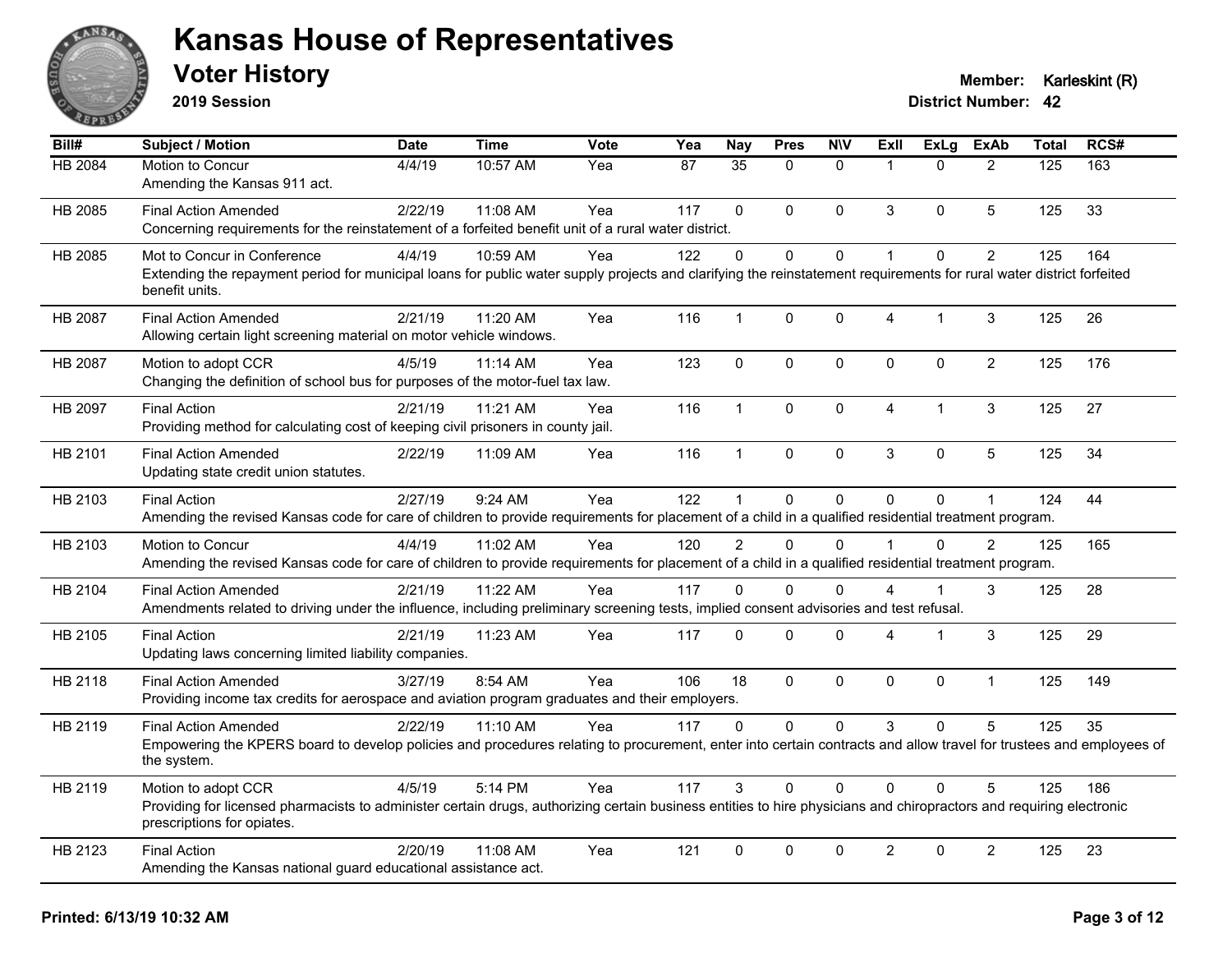

**2019 Session**

| Bill#          | Subject / Motion                                                                                                                                                     | <b>Date</b> | <b>Time</b> | <b>Vote</b> | Yea | <b>Nay</b>     | <b>Pres</b>  | <b>NIV</b>  | ExII           | ExLg           | <b>ExAb</b>    | <b>Total</b> | RCS# |
|----------------|----------------------------------------------------------------------------------------------------------------------------------------------------------------------|-------------|-------------|-------------|-----|----------------|--------------|-------------|----------------|----------------|----------------|--------------|------|
| <b>HB 2125</b> | <b>Final Action</b>                                                                                                                                                  | 2/21/19     | 11:24 AM    | Yea         | 115 | $\overline{2}$ | $\Omega$     | $\Omega$    | $\overline{4}$ |                | 3              | 125          | 30   |
|                | Requiring licensees operating a motor vehicle to promptly deliver driver's license upon demand by authorized persons.                                                |             |             |             |     |                |              |             |                |                |                |              |      |
| HB 2126        | <b>Final Action Amended</b>                                                                                                                                          | 2/27/19     | $9:25$ AM   | Yea         | 113 | 10             | $\Omega$     | $\Omega$    | $\mathbf{0}$   | $\mathbf{0}$   | $\mathbf 1$    | 124          | 45   |
|                | Regulating the operation of electric-assisted scooters on roads and highways.                                                                                        |             |             |             |     |                |              |             |                |                |                |              |      |
| HB 2126        | Motion to adopt CCR                                                                                                                                                  | 4/5/19      | 11:16 AM    | Yea         | 123 | $\mathbf 0$    | $\mathbf 0$  | $\mathbf 0$ | $\mathbf 0$    | $\pmb{0}$      | $\overline{2}$ | 125          | 177  |
|                | Adopting the Driver's Privacy Protection Act.                                                                                                                        |             |             |             |     |                |              |             |                |                |                |              |      |
| HB 2127        | <b>Final Action</b>                                                                                                                                                  | 2/21/19     | 11:25 AM    | Yea         | 117 | 0              | $\Omega$     | $\Omega$    | $\overline{4}$ | $\mathbf{1}$   | 3              | 125          | 31   |
|                | Eliminating the marking requirements for certain truck and truck tractors.                                                                                           |             |             |             |     |                |              |             |                |                |                |              |      |
| HB 2133        | <b>Final Action Amended</b>                                                                                                                                          | 3/13/19     | 11:22 AM    | Yea         | 121 | $\overline{2}$ | $\mathbf 0$  | $\mathbf 0$ | $\mathbf 0$    | $\mathbf 0$    | $\mathbf{1}$   | 124          | 84   |
|                | Required reporting for entities who deliver alcoholic liquors to consumers.                                                                                          |             |             |             |     |                |              |             |                |                |                |              |      |
|                |                                                                                                                                                                      |             |             |             |     |                |              |             |                |                |                |              |      |
| HB 2137        | <b>Final Action</b><br>Legislative review of exceptions to disclosure of public records under the Kansas open records act.                                           | 3/26/19     | 11:21 AM    | Yea         | 124 | $\Omega$       | $\Omega$     | $\mathbf 0$ | $\mathbf{1}$   | $\mathbf{0}$   | $\Omega$       | 125          | 112  |
|                |                                                                                                                                                                      |             |             |             |     |                |              |             |                |                |                |              |      |
| HB 2140        | <b>Final Action</b>                                                                                                                                                  | 2/27/19     | 9:27 AM     | Yea         | 123 | $\Omega$       | $\mathbf{0}$ | $\mathbf 0$ | $\mathbf 0$    | $\mathbf 0$    | $\mathbf{1}$   | 124          | 46   |
|                | Allowing agents of the KBI to participate in the Kansas DROP act and extending the sunset date for the act.                                                          |             |             |             |     |                |              |             |                |                |                |              |      |
| HB 2140        | Motion to adopt CCR                                                                                                                                                  | 5/4/19      | 10:04 PM    | Yea         | 98  | 26             | $\Omega$     | $\mathbf 1$ | $\mathbf{0}$   | $\Omega$       | $\mathbf 0$    | 125          | 197  |
|                | Providing sales tax authority for Dickinson, Finney, Jackson, Russell, Thomas and Wabaunsee counties; specifying certain county sales tax collection requirements of |             |             |             |     |                |              |             |                |                |                |              |      |
|                | director of taxation; and providing a sales tax exemption for sales of certain coins or bullion.                                                                     |             |             |             |     |                |              |             |                |                |                |              |      |
| HB 2143        | <b>Final Action</b>                                                                                                                                                  | 2/20/19     | 11:09 AM    | Yea         | 121 | $\mathbf{0}$   | $\Omega$     | $\Omega$    | $\overline{2}$ | $\Omega$       | $\overline{2}$ | 125          | 24   |
|                | Updating the version of risk-based capital instructions in effect.                                                                                                   |             |             |             |     |                |              |             |                |                |                |              |      |
| HB 2144        | <b>Emergency Final Action Amended</b>                                                                                                                                | 2/27/19     | 12:02 PM    | Yea         | 84  | 40             | $\Omega$     | $\mathbf 0$ | $\mathbf 0$    | $\mathbf{0}$   | $\mathbf 0$    | 124          | 68   |
|                | Budget and taxing authority of community colleges; articulation of credits; and student residency requirements.                                                      |             |             |             |     |                |              |             |                |                |                |              |      |
| HB 2144        | Mot to Concur in Conference                                                                                                                                          | 4/4/19      | 11:06 AM    | Yea         | 116 | 6              | $\Omega$     | $\mathbf 0$ | $\mathbf{1}$   | $\mathbf 0$    | $\overline{c}$ | 125          | 166  |
|                | Requiring community colleges to publish certain taxpayer and student transparency data.                                                                              |             |             |             |     |                |              |             |                |                |                |              |      |
| HB 2147        | <b>Final Action Amended</b>                                                                                                                                          | 2/27/19     | $9:28$ AM   | Yea         | 123 | $\mathbf{0}$   | $\Omega$     | $\Omega$    | $\mathbf{0}$   | $\Omega$       | $\mathbf{1}$   | 124          | 47   |
|                | Increasing bond maturity limitations in the Kansas rural housing incentive district act.                                                                             |             |             |             |     |                |              |             |                |                |                |              |      |
| HB 2154        | <b>Final Action</b>                                                                                                                                                  | 3/27/19     | 8:56 AM     | Yea         | 111 | 12             | 1            | $\pmb{0}$   | $\mathbf 0$    | $\pmb{0}$      | $\mathbf{1}$   | 125          | 150  |
|                | Making unemployment benefits available for federal and state employees who are required to work without pay.                                                         |             |             |             |     |                |              |             |                |                |                |              |      |
| HB 2160        | <b>Final Action Amended</b>                                                                                                                                          | 3/8/19      | 8:38 AM     | Yea         | 112 | $\overline{7}$ | $\mathbf{0}$ | $\Omega$    | $\mathbf{0}$   | $\overline{1}$ | 4              | 124          | 78   |
|                | Providing sales tax authority for Wabaunsee county.                                                                                                                  |             |             |             |     |                |              |             |                |                |                |              |      |
|                |                                                                                                                                                                      |             |             |             |     |                |              |             |                |                |                |              |      |
| HB 2167        | <b>Final Action Amended</b>                                                                                                                                          | 2/27/19     | 9:34 AM     | Nay         | 63  | 60             | 0            | $\pmb{0}$   | 0              | $\mathbf 0$    | 1              | 124          | 48   |
|                | Establishing a system for the transfer of certain deer hunting permits to nonresidents.                                                                              |             |             |             |     |                |              |             |                |                |                |              |      |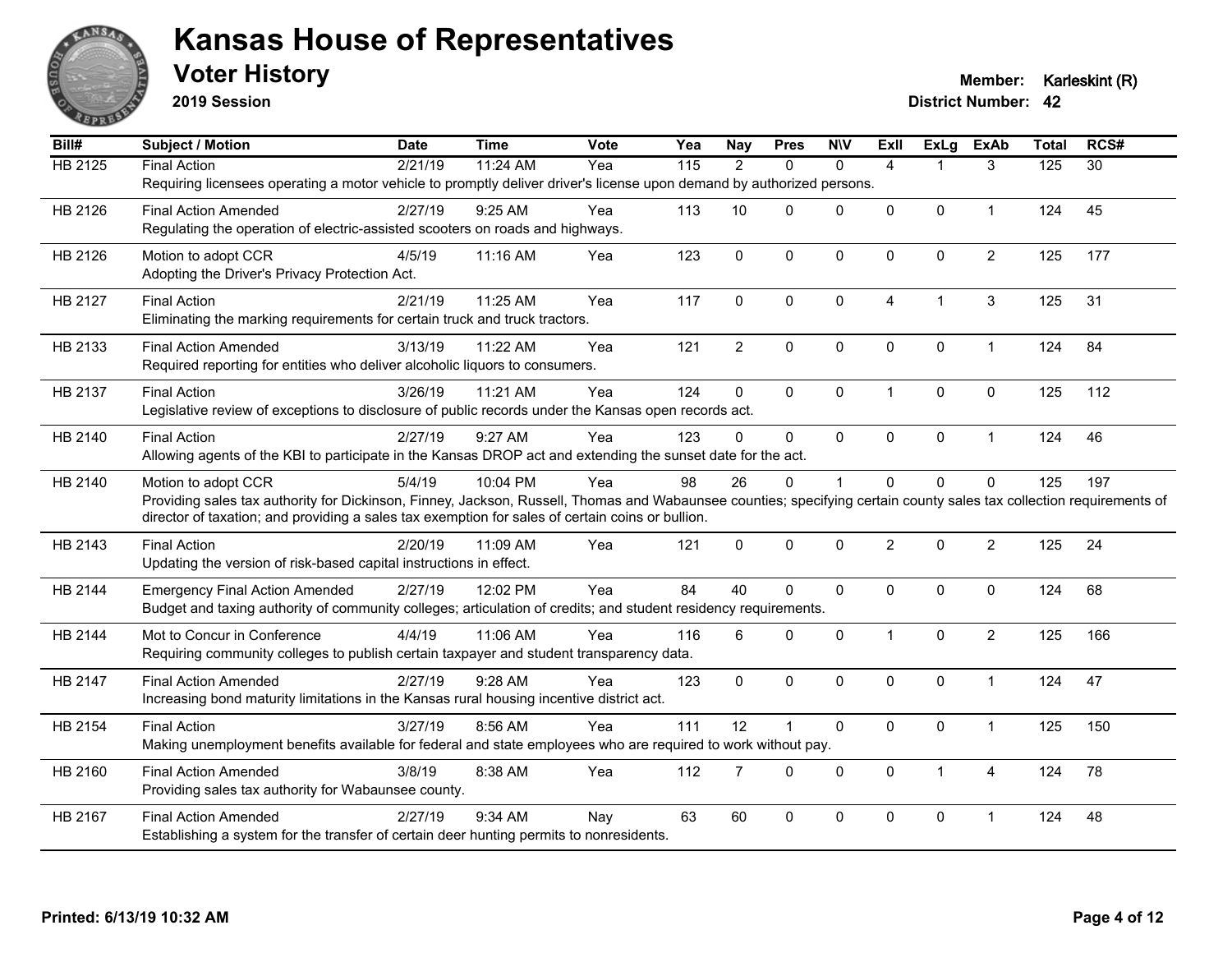

**2019 Session**

| Bill#          | <b>Subject / Motion</b>                                                                                                                                                                               | <b>Date</b> | <b>Time</b> | Vote | Yea              | <b>Nay</b>     | <b>Pres</b> | <b>NIV</b>   | ExII           | ExLg     | <b>ExAb</b>    | <b>Total</b> | RCS# |
|----------------|-------------------------------------------------------------------------------------------------------------------------------------------------------------------------------------------------------|-------------|-------------|------|------------------|----------------|-------------|--------------|----------------|----------|----------------|--------------|------|
| <b>HB 2167</b> | Motion to adopt CCR                                                                                                                                                                                   | 4/5/19      | 6:17 PM     | Yea  | $\overline{114}$ | $\mathcal{R}$  | $\Omega$    | 3            | $\Omega$       | $\Omega$ | 5              | 125          | 189  |
|                | Senate Substitute for HB 2167 by Committee on Agriculture and Natural Resources - Establishing a commercial industrial hemp program.                                                                  |             |             |      |                  |                |             |              |                |          |                |              |      |
| HB 2168        | <b>Final Action Amended</b>                                                                                                                                                                           | 2/27/19     | 9:35 AM     | Yea  | 122              |                | 0           | $\Omega$     | <sup>0</sup>   | 0        | 1              | 124          | 49   |
|                | Authorizing the state board of regents to sell and convey certain real property in Cherokee, Riley, Saline and Douglas counties on behalf of Kansas state university and<br>the university of Kansas. |             |             |      |                  |                |             |              |                |          |                |              |      |
| HB 2173        | <b>Final Action Amended</b><br>Establishing a commercial industrial hemp program.                                                                                                                     | 3/26/19     | 11:22 AM    | Yea  | 119              | 5              | $\mathbf 0$ | $\mathbf{0}$ | $\mathbf{1}$   | 0        | $\mathbf 0$    | 125          | 113  |
| HB 2174        | <b>Final Action</b><br>Extending the sunset date of the state use law for five years.                                                                                                                 | 2/27/19     | 9:36 AM     | Yea  | 123              | $\mathbf 0$    | 0           | $\mathbf 0$  | $\mathbf 0$    | 0        | $\mathbf{1}$   | 124          | 50   |
| HB 2177        | <b>Final Action</b>                                                                                                                                                                                   | 2/27/19     | 9:38 AM     | Yea  | 122              | $\overline{2}$ | $\Omega$    | $\pmb{0}$    | $\pmb{0}$      | 0        | $\mathbf 0$    | 124          | 51   |
|                | Pertaining to the accounting treatment of certain derivative instruments of fixed index annuities.                                                                                                    |             |             |      |                  |                |             |              |                |          |                |              |      |
| HB 2177        | Motion to adopt CCR                                                                                                                                                                                   | 4/5/19      | 3:04 PM     | Yea  | 120              |                | $\Omega$    | $\Omega$     | $\Omega$       | $\Omega$ | $\overline{A}$ | 125          | 182  |
|                | Updating accounting and reporting requirements of hedging transactions, risk-based capital instructions and enterprise risk reports and updating definitions for<br>fraudulent insurance acts.        |             |             |      |                  |                |             |              |                |          |                |              |      |
| HB 2178        | <b>Final Action Amended</b><br>Amending the Kansas underground utility damage prevention act.                                                                                                         | 2/27/19     | 9:39 AM     | Yea  | 122              | $\overline{2}$ | $\Omega$    | $\mathbf{0}$ | $\mathbf{0}$   | 0        | $\mathbf 0$    | 124          | 52   |
| HB 2178        | Motion to Concur                                                                                                                                                                                      | 4/1/19      | 2:17 PM     | Yea  | 120              | $\mathbf 0$    | 0           | $\mathbf{1}$ | $\mathbf{1}$   | $\Omega$ | 3              | 125          | 160  |
|                | Amending the Kansas underground utility damage prevention act.                                                                                                                                        |             |             |      |                  |                |             |              |                |          |                |              |      |
| HB 2179        | <b>Final Action</b>                                                                                                                                                                                   | 3/25/19     | 10:32 AM    | Yea  | 124              | $\mathbf 0$    | 0           | $\pmb{0}$    | $\mathbf{1}$   | 0        | $\mathbf 0$    | 125          | 102  |
|                | Adopting the Driver's Privacy Protection Act.                                                                                                                                                         |             |             |      |                  |                |             |              |                |          |                |              |      |
| HB 2185        | <b>Final Action Amended</b>                                                                                                                                                                           | 2/27/19     | 9:40 AM     | Yea  | 123              | $\mathbf{1}$   | 0           | $\pmb{0}$    | $\mathbf 0$    | 0        | 0              | 124          | 53   |
|                | Clarifying the naturopathic medicine scope of practice to include diagnostic imaging.                                                                                                                 |             |             |      |                  |                |             |              |                |          |                |              |      |
| HB 2188        | <b>Final Action</b>                                                                                                                                                                                   | 3/19/19     | 11:20 AM    | Yea  | 125              | $\Omega$       | 0           | $\mathbf 0$  | $\Omega$       | $\Omega$ | $\mathbf 0$    | 125          | 88   |
|                | Dissolving the White Clay watershed district no. 26, city of Atchison assumes obligations and amending the tax lid relating to the dissolution of any taxing subdivision.                             |             |             |      |                  |                |             |              |                |          |                |              |      |
| HB 2191        | <b>Final Action</b>                                                                                                                                                                                   | 2/27/19     | 9:41 AM     | Yea  | 124              | $\mathbf{0}$   | $\Omega$    | $\Omega$     | $\mathbf{0}$   | 0        | 0              | 124          | 54   |
|                | Amending the procedure for execution of a search warrant for electronically stored information.                                                                                                       |             |             |      |                  |                |             |              |                |          |                |              |      |
| HB 2198        | <b>Final Action</b>                                                                                                                                                                                   | 2/27/19     | 9:45 AM     | Yea  | 89               | 35             | $\Omega$    | $\mathbf{0}$ | $\mathbf{0}$   | 0        | $\mathbf 0$    | 124          | 55   |
|                | Allowing the use of expedited partner therapy to treat a sexually transmitted disease.                                                                                                                |             |             |      |                  |                |             |              |                |          |                |              |      |
| HB 2199        | <b>Final Action</b>                                                                                                                                                                                   | 2/20/19     | 11:10 AM    | Yea  | 120              | $\overline{1}$ | 0           | $\mathbf 0$  | $\overline{2}$ | $\Omega$ | 2              | 125          | 25   |
|                | Amending documentation requirements related to preparation of dead bodies.                                                                                                                            |             |             |      |                  |                |             |              |                |          |                |              |      |
| HB 2201        | <b>Final Action</b>                                                                                                                                                                                   | 2/25/19     | 11:20 AM    | ExAb | 118              | $\Omega$       | $\Omega$    | $\Omega$     | $\overline{1}$ |          | 4              | 124          | 37   |
|                | Updating statutory references necessitated by 2012 executive reorganization order no. 41 related to administration of tuberculosis programs.                                                          |             |             |      |                  |                |             |              |                |          |                |              |      |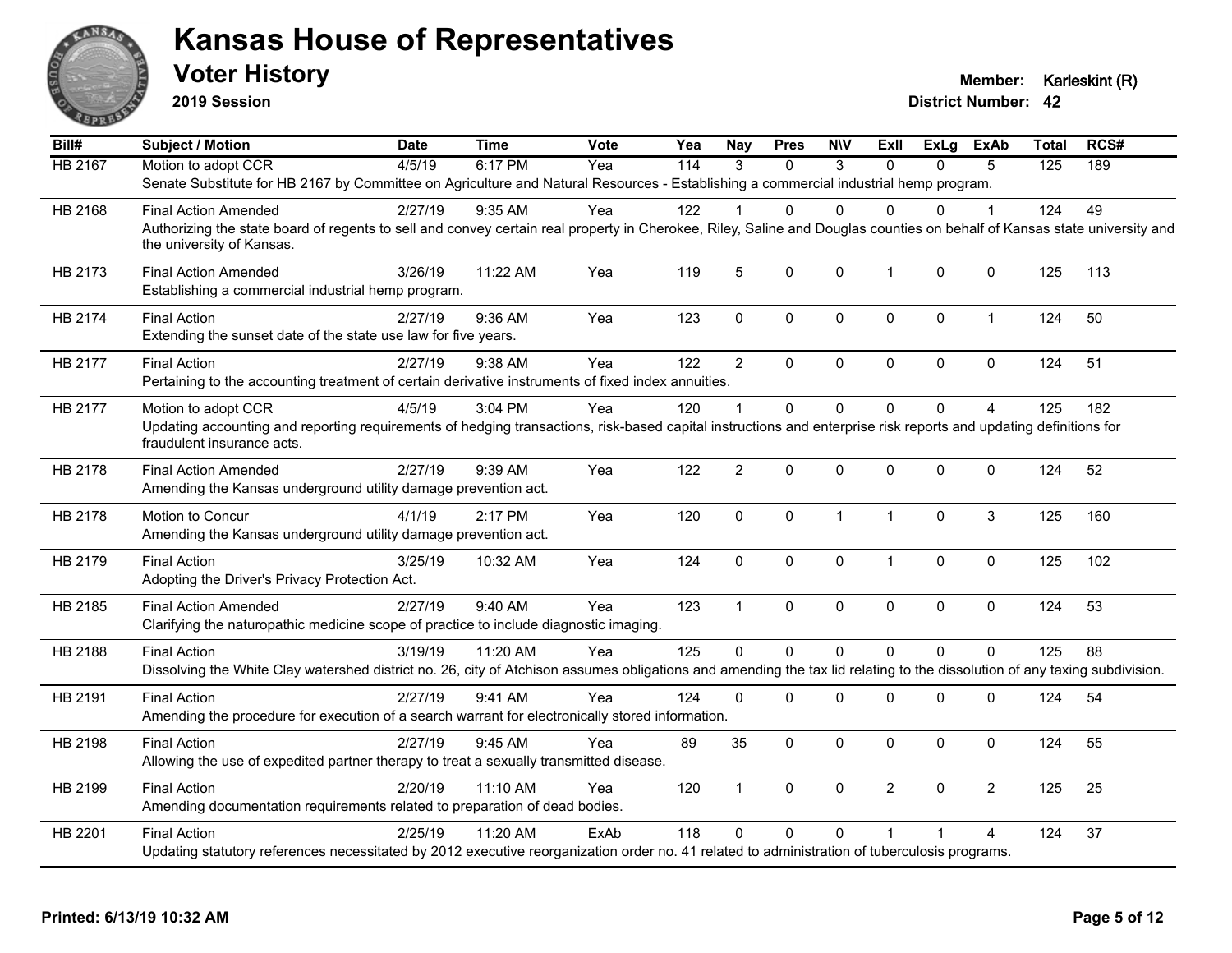

**2019 Session**

| Bill#          | <b>Subject / Motion</b>                                                                                                                                                                                                                                                                                                                              | <b>Date</b> | <b>Time</b> | <b>Vote</b> | Yea | Nav            | <b>Pres</b> | <b>NIV</b>     | ExII         | ExLg         | ExAb           | Total | RCS# |
|----------------|------------------------------------------------------------------------------------------------------------------------------------------------------------------------------------------------------------------------------------------------------------------------------------------------------------------------------------------------------|-------------|-------------|-------------|-----|----------------|-------------|----------------|--------------|--------------|----------------|-------|------|
| <b>HB 2203</b> | <b>Emergency Final Action</b>                                                                                                                                                                                                                                                                                                                        | 2/27/19     | 11:58 AM    | Yea         | 92  | 32             | $\Omega$    | $\Omega$       | $\Omega$     | $\Omega$     | $\Omega$       | 124   | 66   |
|                | Exempting individuals employed by the Kansas academies of U.S. department of defense STARBASE program from KPERS working after retirement requirements<br>and authorizing reimbursement of suspended retirement benefits for certain retirants.                                                                                                      |             |             |             |     |                |             |                |              |              |                |       |      |
| HB 2203        | Motion to adopt CCR<br>Reconciling amendments to certain statutes.                                                                                                                                                                                                                                                                                   | 5/5/19      | 1:04 AM     | Yea         | 121 | $\Omega$       | $\Omega$    | $\overline{4}$ | $\Omega$     | $\Omega$     | $\Omega$       | 125   | 202  |
| HB 2206        | <b>Final Action</b><br>Changing the bonding and cost requirements for animals taken into custody under a violation of cruelty to animals.                                                                                                                                                                                                            | 2/27/19     | 9:46 AM     | Yea         | 124 | $\Omega$       | $\Omega$    | $\mathbf{0}$   | $\Omega$     | $\Omega$     | $\mathbf 0$    | 124   | 56   |
| HB 2209        | <b>Final Action</b><br>Authorizing the state board of regents to purchase cybersecurity insurance.                                                                                                                                                                                                                                                   | 2/27/19     | 9:47 AM     | Yea         | 124 | $\Omega$       | 0           | $\mathbf 0$    | $\mathbf 0$  | 0            | $\pmb{0}$      | 124   | 57   |
| HB 2209        | Motion to Adopt CCR<br>Establishing the unclaimed life insurance benefits act, updating certain definitions pertaining to unfair trade practices and association health plans, and providing for<br>third party administrator fees, the purchase of cybersecurity insurance by the Kansas board of regents and certain healthcare benefits coverage. | 4/5/19      | 12:50 PM    | Yea         | 84  | 39             | $\Omega$    | $\Omega$       | $\Omega$     | $\Omega$     | $\overline{2}$ | 125   | 180  |
| HB 2211        | <b>Final Action</b><br>Allowing judges to waive or reduce driver's license reinstatement fees.                                                                                                                                                                                                                                                       | 2/27/19     | 9:48 AM     | Yea         | 122 | $\overline{2}$ | $\Omega$    | $\mathbf{0}$   | $\Omega$     | $\Omega$     | $\mathbf 0$    | 124   | 58   |
| HB 2214        | <b>Final Action Amended</b><br>Changing the definition of school bus for purposes of the motor-fuel tax law.                                                                                                                                                                                                                                         | 2/27/19     | 9:49 AM     | Yea         | 124 | $\mathbf 0$    | $\mathbf 0$ | $\mathbf 0$    | $\mathbf 0$  | 0            | $\mathbf 0$    | 124   | 59   |
| HB 2214        | Motion to Adopt CCR<br>Senate Substitute for HB 2214 by Committee on Transportation - Providing for an increase in registration fees for electric and hybrid vehicles.                                                                                                                                                                               | 4/5/19      | 3:23 PM     | Yea         | 80  | 41             | $\Omega$    | $\Omega$       | $\mathbf{0}$ | $\Omega$     | $\overline{4}$ | 125   | 183  |
| HB 2215        | <b>Final Action</b><br>Kansas state fair board is authorized to create a nonprofit corporation for the benefit of the state fair.                                                                                                                                                                                                                    | 2/26/19     | 9:23 AM     | Yea         | 122 | $\Omega$       | $\Omega$    | $\overline{1}$ | $\Omega$     | $\Omega$     | $\mathbf 1$    | 124   | 38   |
| HB 2223        | <b>Emergency Final Action Amended</b><br>Replacing vineyard permits with producer permits to allow individuals to use a wider variety of agricultural products in the production of wine under such permit.                                                                                                                                          | 2/27/19     | 12:03 PM    | Yea         | 124 | $\Omega$       | $\Omega$    | $\mathbf{0}$   | $\Omega$     | $\Omega$     | $\mathbf{0}$   | 124   | 69   |
| HB 2223        | Motion to adopt CCR<br>Adopting economic development program evaluation and information disclosure regimes and expanding economic development incentive financing to address<br>housing shortages.                                                                                                                                                   | 5/2/19      | 11:35 AM    | Yea         | 123 | $\Omega$       | $\Omega$    |                | $\Omega$     | $\mathbf{0}$ |                | 125   | 191  |
| HB 2225        | <b>Final Action</b><br>Adding on-track train equipment to the circumstances that a vehicle driver must stop at railroad crossings.                                                                                                                                                                                                                   | 2/27/19     | 9:50 AM     | Yea         | 121 | 3              | $\Omega$    | $\mathbf{0}$   | $\Omega$     | $\Omega$     | $\mathbf 0$    | 124   | 60   |
| HB 2225        | Motion to adopt CCR<br>Senate Substitute for HB 2225 by Committee on Transportation - Providing for an increase in permit fees for oversize or overweight vehicles and required registration<br>for escort vehicle service operators.                                                                                                                | 4/5/19      | 11:19 AM    | Yea         | 91  | 32             | $\Omega$    | $\Omega$       | $\Omega$     | $\Omega$     | 2              | 125   | 178  |
| HB 2239        | <b>Final Action Amended</b><br>Liquor sales by licensees in common consumption areas.                                                                                                                                                                                                                                                                | 2/27/19     | 9:51 AM     | Yea         | 121 | 3              | $\Omega$    | $\mathbf{0}$   | $\Omega$     | $\Omega$     | $\mathbf{0}$   | 124   | 61   |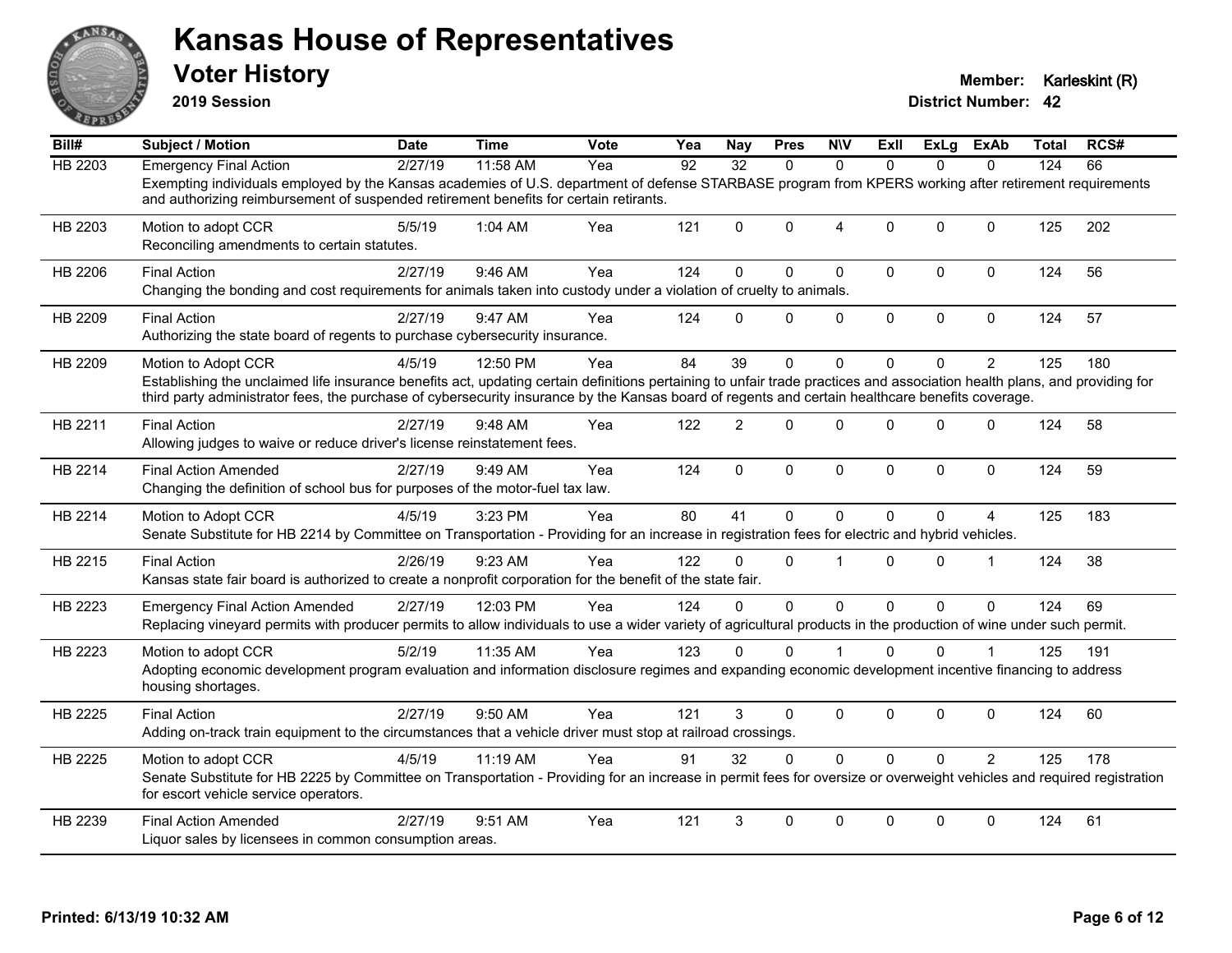

**2019 Session**

| Bill#          | Subject / Motion                                                                                                                                                                             | <b>Date</b> | Time     | <b>Vote</b> | Yea            | <b>Nay</b>   | <b>Pres</b>  | <b>NIV</b>     | <b>ExII</b>  | <b>ExLg</b>  | <b>ExAb</b>    | Total | RCS# |
|----------------|----------------------------------------------------------------------------------------------------------------------------------------------------------------------------------------------|-------------|----------|-------------|----------------|--------------|--------------|----------------|--------------|--------------|----------------|-------|------|
| <b>HB 2243</b> | <b>Final Action Amended</b>                                                                                                                                                                  | 2/27/19     | 9:52 AM  | Yea         | 118            | 6            | $\Omega$     | $\Omega$       | $\Omega$     | $\Omega$     | $\mathbf{0}$   | 124   | 62   |
|                | Exempting animal shelters from registration requirements as a charitable organization.                                                                                                       |             |          |             |                |              |              |                |              |              |                |       |      |
| HB 2244        | <b>Final Action Amended</b>                                                                                                                                                                  | 3/27/19     | 9:00 AM  | Yea         | 89             | 35           | $\mathbf 0$  | $\mathbf 0$    | $\Omega$     | $\mathbf 0$  | $\mathbf{1}$   | 125   | 151  |
|                | Authorizing the use of cannabidiol treatment preparation to treat certain medical conditions.                                                                                                |             |          |             |                |              |              |                |              |              |                |       |      |
| HB 2246        | <b>Final Action</b>                                                                                                                                                                          | 2/27/19     | 9:15 AM  | Yea         | 121            | $\mathbf{1}$ | $\mathbf 0$  | $\mathbf{1}$   | $\Omega$     | $\mathbf 0$  | $\mathbf{1}$   | 124   | 40   |
|                | Changing the requirements to begin production on distinctive license plates.                                                                                                                 |             |          |             |                |              |              |                |              |              |                |       |      |
| HB 2246        | Mot to Concur in Conference                                                                                                                                                                  | 4/5/19      | 3:47 PM  | Nay         | $\overline{7}$ | 114          | $\mathbf 0$  | $\mathbf 0$    | $\mathbf 0$  | $\mathbf 0$  | $\overline{4}$ | 125   | 185  |
|                | Changing the requirements to begin production on distinctive license plates and providing for the proud educator, alpha kappa alpha, knights of Columbus and current                         |             |          |             |                |              |              |                |              |              |                |       |      |
|                | and veteran members of the United States army, navy, marine corps, air force and coast guard license plates.                                                                                 |             |          |             |                |              |              |                |              |              |                |       |      |
| HB 2248        | <b>Final Action</b>                                                                                                                                                                          | 2/27/19     | 9:54 AM  | Yea         | 122            | 2            | $\Omega$     | $\mathbf 0$    | $\Omega$     | $\mathbf{0}$ | $\mathbf 0$    | 124   | 63   |
|                | Allowing all-terrain vehicles to cross federal or state highways.                                                                                                                            |             |          |             |                |              |              |                |              |              |                |       |      |
| HB 2248        | Motion to adopt CCR                                                                                                                                                                          | 5/5/19      | 1:20 AM  | Yea         | 110            | 11           | $\mathbf 0$  | 4              | $\Omega$     | $\mathbf{0}$ | $\Omega$       | 125   | 203  |
|                | Delaying enforcement of the scrap metal theft reduction act, transferring responsibility for the scrap metal database to the Kansas bureau of investigation, reducing the                    |             |          |             |                |              |              |                |              |              |                |       |      |
|                | registration fee for scrap metal dealers and changing scrap metal dealer obligations under the scrap metal theft reduction act; amending the definition of "consumer                         |             |          |             |                |              |              |                |              |              |                |       |      |
|                | transaction" and "supplier" in the Kansas consumer protection act.                                                                                                                           |             |          |             |                |              |              |                |              |              |                |       |      |
| HB 2274        | <b>Final Action Amended</b>                                                                                                                                                                  | 3/26/19     | 11:28 AM | Yea         | 85             | 39           | $\Omega$     | $\mathbf 0$    | $\mathbf 1$  | $\mathbf{0}$ | $\Omega$       | 125   | 114  |
|                | Requiring notification to patients that the effects of a medication abortion may be reversible.                                                                                              |             |          |             |                |              |              |                |              |              |                |       |      |
| HB 2279        | <b>Emergency Final Action Amended</b>                                                                                                                                                        | 2/27/19     | 12:07 PM | Yea         | 124            | $\mathbf 0$  | $\mathbf 0$  | $\mathsf 0$    | $\Omega$     | $\mathbf 0$  | $\mathbf{0}$   | 124   | 73   |
|                | Requiring law enforcement officers to provide information about timing of release from custody when an arrest is made following a domestic violence call.                                    |             |          |             |                |              |              |                |              |              |                |       |      |
| HB 2281        | <b>Final Action</b>                                                                                                                                                                          | 2/27/19     | 9:55 AM  | Yea         | 102            | 22           | $\Omega$     | $\Omega$       | $\Omega$     | $\Omega$     | $\Omega$       | 124   | 64   |
|                | Providing that a court order modifying a criminal sentence only modifies the portion of the sentence referenced by the court and not remaining portions of the original                      |             |          |             |                |              |              |                |              |              |                |       |      |
|                | sentence.                                                                                                                                                                                    |             |          |             |                |              |              |                |              |              |                |       |      |
| HB 2290        | <b>Final Action Amended</b>                                                                                                                                                                  | 2/27/19     | 9:56 AM  | Yea         | 124            | $\Omega$     | $\Omega$     | $\Omega$       | $\Omega$     | $\Omega$     | $\mathbf{0}$   | 124   | 65   |
|                | Creating a crime victims compensation division within the attorney general's office.                                                                                                         |             |          |             |                |              |              |                |              |              |                |       |      |
| HB 2290        | Motion to adopt CCR                                                                                                                                                                          | 5/5/19      | 12:25 AM | Yea         | 123            | $\mathbf{0}$ | $\mathbf{0}$ | $\overline{2}$ | $\Omega$     | $\mathbf{0}$ | $\Omega$       | 125   | 201  |
|                | Establishing the Kansas closed case task force; creating the Kansas criminal justice reform commission; concerning criminal history record checks for entities                               |             |          |             |                |              |              |                |              |              |                |       |      |
|                | providing care to children, the elderly or individuals with disabilities; creating a Kansas victim information and notification everyday (VINE) coordinator, a Kansas youth                  |             |          |             |                |              |              |                |              |              |                |       |      |
|                | suicide prevention coordinator, and a crime victims compensation division within the office of the attorney general; legislative review of exceptions to disclosure of                       |             |          |             |                |              |              |                |              |              |                |       |      |
|                | public records under the Kansas open records act; and changing tort claims fund obligations for claims involving alleged violations of the Kansas open meetings act<br>and open records act. |             |          |             |                |              |              |                |              |              |                |       |      |
|                |                                                                                                                                                                                              |             |          |             |                |              |              |                |              |              |                |       |      |
| HB 2307        | <b>Final Action Amended</b><br>Establishing non-covered dental benefits under health insurance plans and limitations on plan changes.                                                        | 3/26/19     | 11:32 AM | Yea         | 91             | 33           | $\mathbf 0$  | $\mathbf 0$    | $\mathbf{1}$ | $\mathbf{0}$ | $\Omega$       | 125   | 115  |
|                |                                                                                                                                                                                              |             |          |             |                |              |              |                |              |              |                |       |      |
| HB 2314        | <b>Final Action Amended</b>                                                                                                                                                                  | 3/26/19     | 11:33 AM | Yea         | 97             | 27           | $\Omega$     | $\Omega$       | $\mathbf 1$  | $\mathbf{0}$ | $\mathbf{0}$   | 125   | 116  |
|                | Rehabilitation of abandoned property by cities.                                                                                                                                              |             |          |             |                |              |              |                |              |              |                |       |      |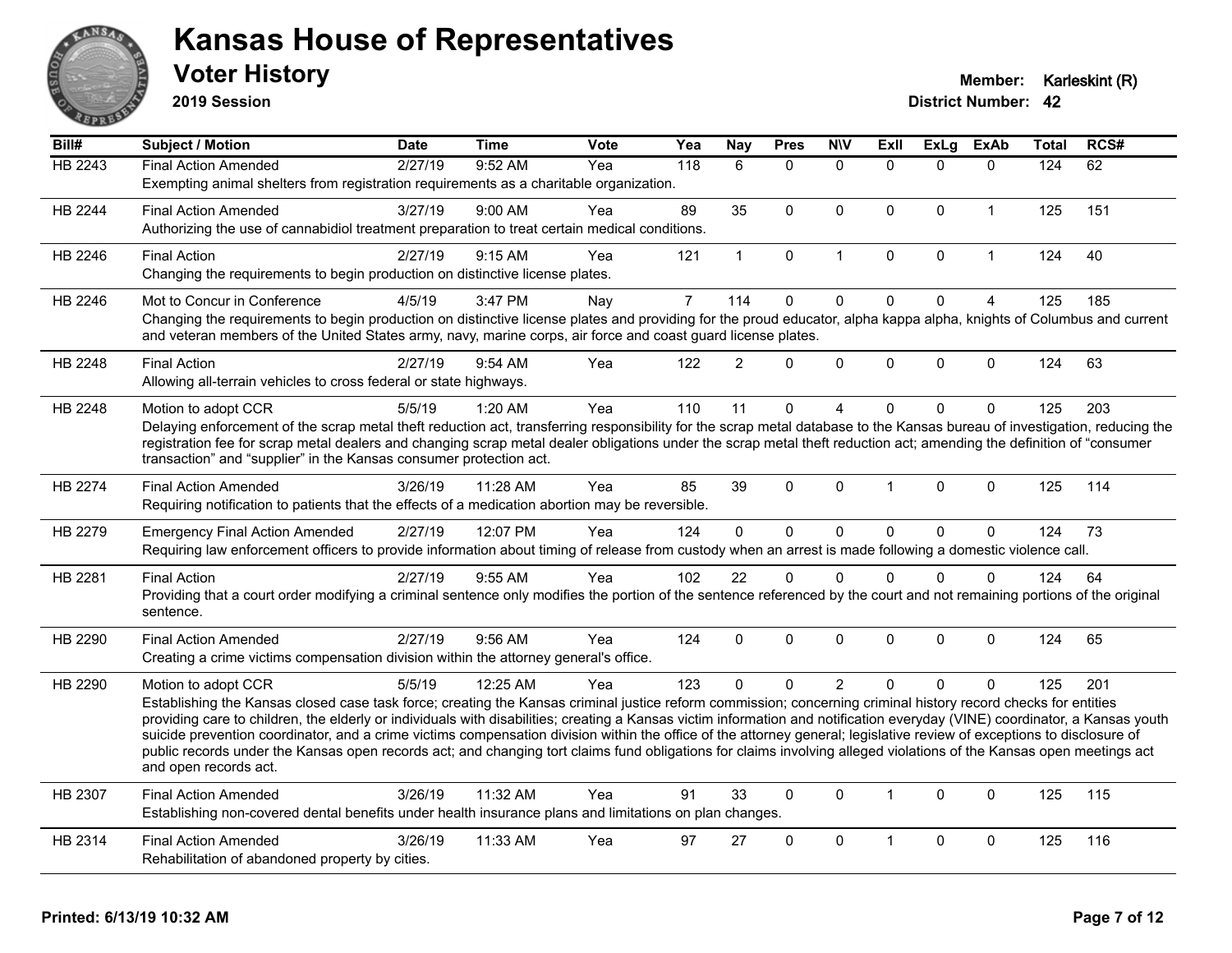

**2019 Session**

| Bill#           | <b>Subject / Motion</b>                                                                                                                                                | <b>Date</b> | <b>Time</b> | Vote | Yea             | <b>Nay</b>      | <b>Pres</b>  | <b>N\V</b>     | Exll           | <b>ExLg</b> | <b>ExAb</b>      | <b>Total</b> | RCS#           |
|-----------------|------------------------------------------------------------------------------------------------------------------------------------------------------------------------|-------------|-------------|------|-----------------|-----------------|--------------|----------------|----------------|-------------|------------------|--------------|----------------|
| HB 2326         | <b>Final Action Amended</b>                                                                                                                                            | 3/27/19     | 9:02 AM     | Yea  | $\overline{83}$ | $\overline{41}$ | $\mathbf{0}$ | $\mathbf{0}$   | $\Omega$       | $\Omega$    | 1                | 125          | 152            |
|                 | Recognizing licenses to carry a concealed firearm issued by other jurisdictions.                                                                                       |             |             |      |                 |                 |              |                |                |             |                  |              |                |
| HB 2336         | <b>Emergency Final Action</b>                                                                                                                                          | 2/27/19     | 12:04 PM    | Yea  | 124             | $\Omega$        | $\mathbf{0}$ | $\mathbf{0}$   | $\Omega$       | $\Omega$    | $\mathbf{0}$     | 124          | 70             |
|                 | Clarifying when offenders under supervision of the secretary of corrections are awarded jail credit.                                                                   |             |             |      |                 |                 |              |                |                |             |                  |              |                |
| HB 2346         | <b>Emergency Final Action Amended</b>                                                                                                                                  | 2/27/19     | 12:06 PM    | Yea  | 113             | 11              | $\pmb{0}$    | 0              | $\pmb{0}$      | 0           | 0                | 124          | 72             |
|                 | Relating to standards for school-administered vision screenings.                                                                                                       |             |             |      |                 |                 |              |                |                |             |                  |              |                |
| HB 2360         | <b>Emergency Final Action Amended</b>                                                                                                                                  | 2/27/19     | 12:05 PM    | Yea  | 124             | $\mathbf{0}$    | $\mathbf 0$  | $\mathbf 0$    | $\Omega$       | $\Omega$    | $\mathbf 0$      | 124          | 71             |
|                 | Concerning background checks of employees and volunteers that have unsupervised access to children, the elderly or individuals with disabilities.                      |             |             |      |                 |                 |              |                |                |             |                  |              |                |
| HB 2365         | <b>Final Action</b>                                                                                                                                                    | 2/26/19     | 9:24 AM     | Yea  | 122             | <sup>n</sup>    | $\Omega$     |                | $\Omega$       | $\Omega$    | 1                | 124          | 39             |
|                 | Providing for confidential communications of Kansas national guard members in peer support counseling sessions.                                                        |             |             |      |                 |                 |              |                |                |             |                  |              |                |
| HB 2365         | Mot to Concur in Conference                                                                                                                                            | 4/4/19      | 2:42 PM     | Yea  | 121             |                 | $\Omega$     | $\overline{2}$ | $\Omega$       | $\Omega$    | $\mathbf{1}$     | 125          | 167            |
|                 | Providing for confidential communications of Kansas national guard members in peer support counseling sessions.                                                        |             |             |      |                 |                 |              |                |                |             |                  |              |                |
| HB 2369         | <b>Final Action Amended</b>                                                                                                                                            | 3/27/19     | 9:03 AM     | Yea  | 114             | 10              | $\mathbf{0}$ | $\mathbf{0}$   | $\Omega$       | $\Omega$    |                  | 125          | 153            |
|                 | Authorizing the secretary of transportation to designate toll projects on new and existing highways and changing financing requirements for toll or turnpike projects. |             |             |      |                 |                 |              |                |                |             |                  |              |                |
| HB 2371         | <b>Final Action Amended</b>                                                                                                                                            | 3/27/19     | 9:04 AM     | Yea  | 102             | 22              | $\mathbf{0}$ | $\mathbf{0}$   | $\Omega$       | $\Omega$    | $\mathbf{1}$     | 125          | 154            |
|                 | Providing for an increase in permit fees for oversize or overweight vehicles and requiring registration for escort vehicle service operators.                          |             |             |      |                 |                 |              |                |                |             |                  |              |                |
| HB 2372         | <b>Final Action Amended</b>                                                                                                                                            | 3/27/19     | $9:06$ AM   | Yea  | 73              | 51              | $\mathbf 0$  | $\mathbf 0$    | $\Omega$       | 0           | $\mathbf{1}$     | 125          | 155            |
|                 | Providing for an increase in registration fees for electric and hybrid vehicles.                                                                                       |             |             |      |                 |                 |              |                |                |             |                  |              |                |
| HB 2389         | <b>Final Action Amended</b>                                                                                                                                            | 3/26/19     | 11:35 AM    | Yea  | 122             | $\overline{2}$  | $\pmb{0}$    | $\pmb{0}$      | $\mathbf 1$    | $\mathbf 0$ | $\pmb{0}$        | 125          | 117            |
|                 | Requiring electronic prescriptions for certain controlled substances.                                                                                                  |             |             |      |                 |                 |              |                |                |             |                  |              |                |
| HB 2396         | <b>Final Action Amended</b>                                                                                                                                            | 3/26/19     | 11:36 AM    | Yea  | 97              | 27              | $\mathbf 0$  | $\mathbf 0$    | $\mathbf 1$    | $\Omega$    | $\mathbf 0$      | 125          | 118            |
|                 | Allowing use of certified drug abuse treatment programs for certain offenders convicted of unlawful cultivation or distribution of controlled substances.              |             |             |      |                 |                 |              |                |                |             |                  |              |                |
| HB 2402         | <b>Final Action Amended</b>                                                                                                                                            | 3/27/19     | $9:08$ AM   | Yea  | 106             | 18              | $\Omega$     | $\mathbf{0}$   | $\Omega$       | $\Omega$    | 1                | 125          | 156            |
|                 | Authorizing certain business entities to hire physicians and chiropractors.                                                                                            |             |             |      |                 |                 |              |                |                |             |                  |              |                |
| <b>HCR 5015</b> | <b>EFA Amend and Debate</b>                                                                                                                                            | 5/29/19     | 11:33 AM    | Yea  | 116             | $\Omega$        | $\mathbf 0$  | $\mathbf 0$    | $\Omega$       | 0           | $\boldsymbol{9}$ | 125          | 204            |
|                 | Ratifying and providing for continuation of the May 9, 2019, state of disaster emergency declaration for certain Kansas counties.                                      |             |             |      |                 |                 |              |                |                |             |                  |              |                |
| HR 6004         | <b>Final Action Amended</b>                                                                                                                                            | 1/23/19     | 11:14 AM    | Yea  | 104             | 15              | $\mathbf 0$  | $\mathbf 0$    | $\overline{2}$ | $\Omega$    | $\overline{4}$   | 125          | $\overline{7}$ |
|                 | Permanent rules of the House of Representatives for the 2019-2020 biennium.                                                                                            |             |             |      |                 |                 |              |                |                |             |                  |              |                |
| HR 6018         | <b>Final Action</b>                                                                                                                                                    | 3/26/19     | 11:37 AM    | Yea  | 124             | $\mathbf 0$     | $\mathbf 0$  | $\pmb{0}$      | $\mathbf 1$    | $\mathbf 0$ | $\mathbf 0$      | 125          | 119            |
|                 | Requesting the federal government address water issues in the Arkansas River basis.                                                                                    |             |             |      |                 |                 |              |                |                |             |                  |              |                |
| SB <sub>9</sub> | <b>Final Action</b>                                                                                                                                                    | 2/22/19     | 11:13 AM    | Yea  | 117             | $\Omega$        | $\mathbf{0}$ | $\mathbf{0}$   | 3              | $\Omega$    | 5                | 125          | 36             |
|                 | Authorizing the transfer of \$115,000,000 from the state general fund to the Kansas public employees retirement fund during fiscal year 2019.                          |             |             |      |                 |                 |              |                |                |             |                  |              |                |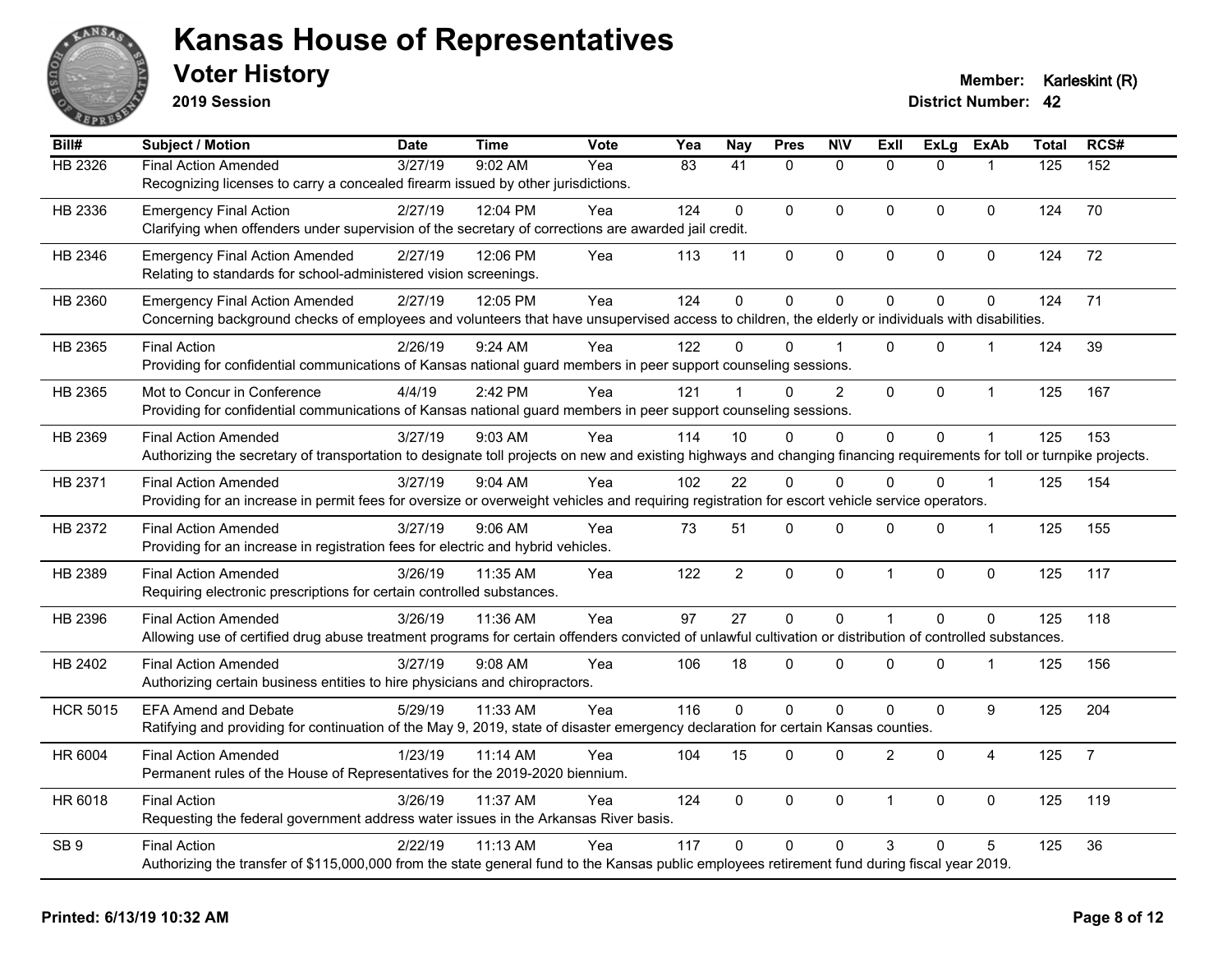

**2019 Session**

| Bill#              | <b>Subject / Motion</b>                                                                                                                                                                                                                                                                                                                                                                                                                                                                                                                                                                                                                                                                                                                                                                                                                                                                                                                                                                                                                                                                                                                                                                              | <b>Date</b> | <b>Time</b> | Vote | Yea | <b>Nay</b> | <b>Pres</b>    | <b>N\V</b>     | ExII         | <b>ExLg</b>  | <b>ExAb</b> | Total | RCS# |
|--------------------|------------------------------------------------------------------------------------------------------------------------------------------------------------------------------------------------------------------------------------------------------------------------------------------------------------------------------------------------------------------------------------------------------------------------------------------------------------------------------------------------------------------------------------------------------------------------------------------------------------------------------------------------------------------------------------------------------------------------------------------------------------------------------------------------------------------------------------------------------------------------------------------------------------------------------------------------------------------------------------------------------------------------------------------------------------------------------------------------------------------------------------------------------------------------------------------------------|-------------|-------------|------|-----|------------|----------------|----------------|--------------|--------------|-------------|-------|------|
| $\overline{SB}$ 15 | <b>Final Action Amended</b>                                                                                                                                                                                                                                                                                                                                                                                                                                                                                                                                                                                                                                                                                                                                                                                                                                                                                                                                                                                                                                                                                                                                                                          | 3/26/19     | 11:39 AM    | Yea  | 124 | $\Omega$   | $\Omega$       | $\mathbf{0}$   |              | $\Omega$     | $\Omega$    | 125   | 120  |
|                    | Amending the definition of "service-connected" in the Kansas police and firemen's retirement system.                                                                                                                                                                                                                                                                                                                                                                                                                                                                                                                                                                                                                                                                                                                                                                                                                                                                                                                                                                                                                                                                                                 |             |             |      |     |            |                |                |              |              |             |       |      |
| <b>SB 15</b>       | Motion to adopt CCR                                                                                                                                                                                                                                                                                                                                                                                                                                                                                                                                                                                                                                                                                                                                                                                                                                                                                                                                                                                                                                                                                                                                                                                  | 4/4/19      | 2:45 PM     | Yea  | 122 |            | 0              |                | $\Omega$     | 0            |             | 125   | 168  |
|                    | Amending public health provisions relating to behavioral sciences regulatory board professional licensure, naturopathic doctor scope of practice and adult care home<br>licensure and receivership.                                                                                                                                                                                                                                                                                                                                                                                                                                                                                                                                                                                                                                                                                                                                                                                                                                                                                                                                                                                                  |             |             |      |     |            |                |                |              |              |             |       |      |
| <b>SB 16</b>       | <b>Final Action Sub Bill</b>                                                                                                                                                                                                                                                                                                                                                                                                                                                                                                                                                                                                                                                                                                                                                                                                                                                                                                                                                                                                                                                                                                                                                                         | 3/26/19     | 11:57 AM    | Nay  | 63  | 61         | $\Omega$       | $\Omega$       |              | $\Omega$     | 0           | 125   | 121  |
|                    | House Substitute for SB 16 by Committee on K-12 Education Budget - Making appropriations for the department of education for FY 2020 and FY 2021 in response to<br>litigation; increasing BASE aid for certain school years; and other amendments related to education.                                                                                                                                                                                                                                                                                                                                                                                                                                                                                                                                                                                                                                                                                                                                                                                                                                                                                                                              |             |             |      |     |            |                |                |              |              |             |       |      |
| <b>SB 16</b>       | Motion to adopt CCR                                                                                                                                                                                                                                                                                                                                                                                                                                                                                                                                                                                                                                                                                                                                                                                                                                                                                                                                                                                                                                                                                                                                                                                  | 4/4/19      | 3:43 PM     | Yea  | 76  | 47         | $\overline{0}$ |                | $\mathbf{0}$ | $\Omega$     | 1           | 125   | 170  |
|                    | House Substitute for SB 16 by Committee on K-12 Education Budget - Making appropriations for the department of education for FY 2020 and FY 2021 in response to<br>litigation; increasing BASE aid for certain school years; and other amendments related to education.                                                                                                                                                                                                                                                                                                                                                                                                                                                                                                                                                                                                                                                                                                                                                                                                                                                                                                                              |             |             |      |     |            |                |                |              |              |             |       |      |
| <b>SB 17</b>       | <b>Final Action</b>                                                                                                                                                                                                                                                                                                                                                                                                                                                                                                                                                                                                                                                                                                                                                                                                                                                                                                                                                                                                                                                                                                                                                                                  | 3/13/19     | 11:23 AM    | Yea  | 101 | 22         | 0              | 0              | 0            | 0            | $\mathbf 1$ | 124   | 85   |
|                    | Requiring class M driver's licenses when operating a motorcycle registered under a temporary permit.                                                                                                                                                                                                                                                                                                                                                                                                                                                                                                                                                                                                                                                                                                                                                                                                                                                                                                                                                                                                                                                                                                 |             |             |      |     |            |                |                |              |              |             |       |      |
| <b>SB 18</b>       | <b>Final Action Amended</b>                                                                                                                                                                                                                                                                                                                                                                                                                                                                                                                                                                                                                                                                                                                                                                                                                                                                                                                                                                                                                                                                                                                                                                          | 3/26/19     | 11:59 AM    | Yea  | 124 | $\Omega$   | 0              | 0              | $\mathbf{1}$ | $\mathbf{0}$ | 0           | 125   | 122  |
|                    | Providing a process for the attorney general to enter into diversion agreements.                                                                                                                                                                                                                                                                                                                                                                                                                                                                                                                                                                                                                                                                                                                                                                                                                                                                                                                                                                                                                                                                                                                     |             |             |      |     |            |                |                |              |              |             |       |      |
| <b>SB 18</b>       | Motion to adopt CCR                                                                                                                                                                                                                                                                                                                                                                                                                                                                                                                                                                                                                                                                                                                                                                                                                                                                                                                                                                                                                                                                                                                                                                                  | 4/5/19      | 10:33 AM    | Yea  | 123 | $\Omega$   | 0              | $\Omega$       | $\Omega$     | 0            | 2           | 125   | 171  |
|                    | Providing a process for the attorney general to enter into diversion agreements; authorizing certain entities to access a criminal defendant's presentence investigation<br>report; amending the crime of counterfeiting currency; clarifying the definition of comparable offense under the Kansas criminal code, the timing of claiming error on<br>appeal, and the grounds for a motion to correct an illegal sentence; allowing use of certified drug abuse treatment programs for certain offenders convicted of unlawful<br>cultivation or distribution of controlled substances; amending available sanctions for violation of condition of postrelease supervision; increasing criminal penalties for<br>abuse of a child and involuntary manslaughter when the victim is under 6 years of age and making a presumption of unfitness against any parent convicted of either<br>crime; exempting certain victims from being considered an aggressor or participant as a mitigating factor when considering a departure sentence; requiring law<br>enforcement officers to provide information about timing of release from custody when an arrest is made following a domestic violence call. |             |             |      |     |            |                |                |              |              |             |       |      |
| <b>SB 20</b>       | <b>Final Action Amended</b><br>Extending the judicial branch surcharge to fund the costs of non-judicial personnel.                                                                                                                                                                                                                                                                                                                                                                                                                                                                                                                                                                                                                                                                                                                                                                                                                                                                                                                                                                                                                                                                                  | 3/26/19     | 12:00 PM    | Yea  | 118 | 6          | $\Omega$       | $\Omega$       |              | $\Omega$     | $\Omega$    | 125   | 123  |
| <b>SB 20</b>       | Motion to adopt CCR                                                                                                                                                                                                                                                                                                                                                                                                                                                                                                                                                                                                                                                                                                                                                                                                                                                                                                                                                                                                                                                                                                                                                                                  | 4/4/19      | 2:49 PM     | Yea  | 120 | 3          | 0              | $\overline{1}$ | $\mathbf 0$  | $\Omega$     | 1           | 125   | 169  |
|                    | Extending the judicial branch surcharge to fund the costs of non-judicial personnel; extending recognition of tribal court judgments pursuant to supreme court rules.                                                                                                                                                                                                                                                                                                                                                                                                                                                                                                                                                                                                                                                                                                                                                                                                                                                                                                                                                                                                                                |             |             |      |     |            |                |                |              |              |             |       |      |
| <b>SB 22</b>       | <b>Final Action Amended</b>                                                                                                                                                                                                                                                                                                                                                                                                                                                                                                                                                                                                                                                                                                                                                                                                                                                                                                                                                                                                                                                                                                                                                                          | 3/8/19      | 8:46 AM     | Nay  | 76  | 43         | $\Omega$       | $\Omega$       | $\Omega$     |              | 4           | 124   | 79   |
|                    | Kansas itemized deductions, election, providing for deferred foreign income, global intangible low-taxed income, business interest, capital contributions and FDIC<br>premiums income tax modifications; sales and compensating use tax, imposition of tax, nexus, remote sellers, marketplace facilitators, rate of tax on food and food<br>ingredients.                                                                                                                                                                                                                                                                                                                                                                                                                                                                                                                                                                                                                                                                                                                                                                                                                                            |             |             |      |     |            |                |                |              |              |             |       |      |
| <b>SB 25</b>       | <b>Final Action Sub Bill</b>                                                                                                                                                                                                                                                                                                                                                                                                                                                                                                                                                                                                                                                                                                                                                                                                                                                                                                                                                                                                                                                                                                                                                                         | 3/26/19     | 12:04 PM    | Yea  | 99  | 25         | $\Omega$       | $\Omega$       |              | $\Omega$     | $\Omega$    | 125   | 124  |
|                    | House Substitute for SB 25 by Committee on Appropriations - Appropriations for FY 2019, FY 2020, FY 2021 and FY 2022 for various sate agencies.                                                                                                                                                                                                                                                                                                                                                                                                                                                                                                                                                                                                                                                                                                                                                                                                                                                                                                                                                                                                                                                      |             |             |      |     |            |                |                |              |              |             |       |      |
| <b>SB 25</b>       | Motion to Adopt CCR                                                                                                                                                                                                                                                                                                                                                                                                                                                                                                                                                                                                                                                                                                                                                                                                                                                                                                                                                                                                                                                                                                                                                                                  | 5/3/19      | 10:30 PM    | Nay  | 42  | 81         | 0              |                | 0            | 0            |             | 125   | 194  |
|                    | House Substitute for SB 25 by Committee on Appropriations - Appropriations for FY 2019, FY 2020, FY 2021 and FY 2022 for various sate agencies.                                                                                                                                                                                                                                                                                                                                                                                                                                                                                                                                                                                                                                                                                                                                                                                                                                                                                                                                                                                                                                                      |             |             |      |     |            |                |                |              |              |             |       |      |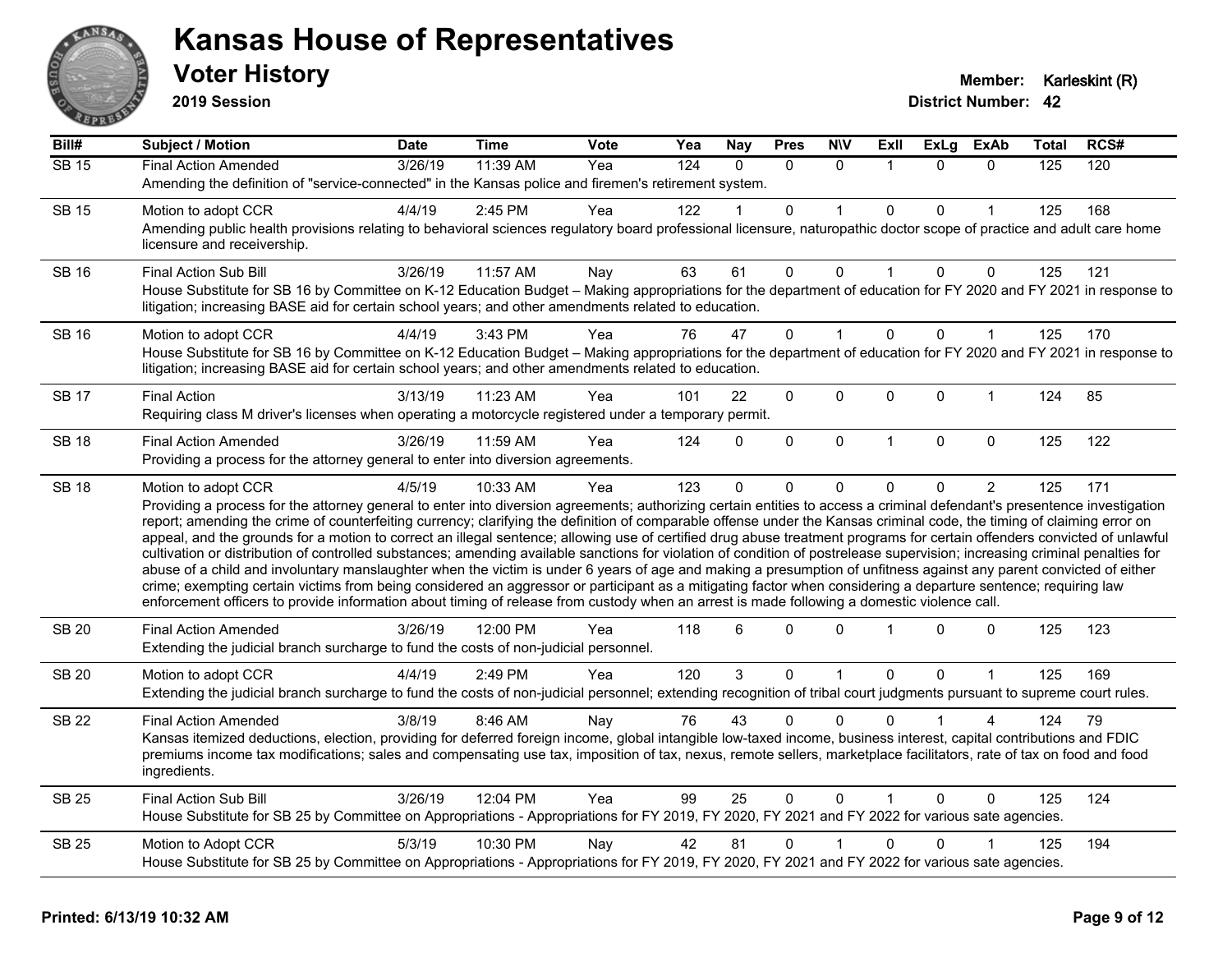

**2019 Session**

**Voter History Member: Karleskint (R)** 

| Bill#        | <b>Subject / Motion</b>                                                                                                                                                                     | <b>Date</b> | <b>Time</b> | Vote | Yea | <b>Nay</b>     | <b>Pres</b> | <b>NIV</b>     | <b>ExII</b>    | <b>ExLg</b>  | <b>ExAb</b>    | <b>Total</b> | RCS# |
|--------------|---------------------------------------------------------------------------------------------------------------------------------------------------------------------------------------------|-------------|-------------|------|-----|----------------|-------------|----------------|----------------|--------------|----------------|--------------|------|
| <b>SB 25</b> | Motion to adopt CCR                                                                                                                                                                         | 5/4/19      | 8:50 PM     | Yea  | 79  | 45             | $\Omega$    | $\Omega$       | $\Omega$       | $\Omega$     |                | 125          | 195  |
|              | House Substitute for SB 25 by Committee on Appropriations - Appropriations for FY 2019, FY 2020, FY 2021 and FY 2022 for various sate agencies.                                             |             |             |      |     |                |             |                |                |              |                |              |      |
| <b>SB 25</b> | Consideration of Veto                                                                                                                                                                       | 5/29/19     | 1:35 PM     | Yea  | 86  | 30             | $\Omega$    | $\Omega$       | $\Omega$       | 0            | 9              | 125          | 206  |
|              | House Substitute for SB 25 by Committee on Appropriations - Appropriations for FY 2019, FY 2020, FY 2021 and FY 2022 for various sate agencies.                                             |             |             |      |     |                |             |                |                |              |                |              |      |
| <b>SB 28</b> | <b>Final Action Amended</b>                                                                                                                                                                 | 3/26/19     | 12:05 PM    | Yea  | 123 | $\overline{1}$ | $\Omega$    | $\Omega$       | $\overline{1}$ | $\Omega$     | 0              | 125          | 125  |
|              | Updating the expiration date of risk-based capital instructions.                                                                                                                            |             |             |      |     |                |             |                |                |              |                |              |      |
| <b>SB 28</b> | Motion to adopt CCR                                                                                                                                                                         | 5/5/19      | 12:16 AM    | Yea  | 87  | 36             | 0           | $\overline{2}$ | $\Omega$       | $\Omega$     | $\Omega$       | 125          | 199  |
|              | Creating an affirmative defense to the crime of possession of a controlled substance for possession of certain medical treatments; amending podiatrist qualifications.                      |             |             |      |     |                |             |                |                |              |                |              |      |
| SB 39        | <b>Final Action</b>                                                                                                                                                                         | 3/13/19     | 11:24 AM    | Yea  | 122 | $\mathbf{1}$   | $\Omega$    | $\Omega$       | $\Omega$       | 0            | $\mathbf{1}$   | 124          | 86   |
|              | Compensation for warranty services under the vehicle dealers and manufacturers licensing act.                                                                                               |             |             |      |     |                |             |                |                |              |                |              |      |
| <b>SB 40</b> | <b>Final Action</b>                                                                                                                                                                         | 3/20/19     | 11:28 AM    | Yea  | 123 | $\Omega$       | $\Omega$    | $\mathbf{0}$   | $\mathbf{0}$   | $\mathbf{0}$ | $\overline{c}$ | 125          | 89   |
|              | Removing expired warning provision for approach of an emergency vehicle traffic violation.                                                                                                  |             |             |      |     |                |             |                |                |              |                |              |      |
| <b>SB 41</b> | <b>Final Action</b>                                                                                                                                                                         | 3/20/19     | 11:36 AM    | Yea  | 109 | 14             | $\Omega$    | $\mathbf 0$    | $\mathbf{0}$   | $\mathbf{0}$ | $\overline{2}$ | 125          | 90   |
|              | Clarifying that a violation of the statute requiring seat belt use is a traffic infraction.                                                                                                 |             |             |      |     |                |             |                |                |              |                |              |      |
| SB 53        | <b>Final Action Amended</b>                                                                                                                                                                 | 3/26/19     | 12:07 PM    | Yea  | 88  | 36             | $\mathbf 0$ | $\pmb{0}$      | $\overline{1}$ | 0            | $\mathbf 0$    | 125          | 126  |
|              | Designating the official red and white wine grapes of Kansas.                                                                                                                               |             |             |      |     |                |             |                |                |              |                |              |      |
| <b>SB 53</b> | Motion to adopt CCR                                                                                                                                                                         | 5/5/19      | 12:20 AM    | Yea  | 123 | $\Omega$       | 0           | $\overline{2}$ | $\mathbf 0$    | 0            | $\mathbf 0$    | 125          | 200  |
|              | Updating certain emergency medical services-related statutes.                                                                                                                               |             |             |      |     |                |             |                |                |              |                |              |      |
| <b>SB 59</b> | <b>Final Action</b>                                                                                                                                                                         | 3/20/19     | 11:38 AM    | Yea  | 115 | 8              | $\Omega$    | $\mathbf 0$    | $\mathbf{0}$   | $\mathbf{0}$ | $\overline{2}$ | 125          | 91   |
|              | Eudora community library district act.                                                                                                                                                      |             |             |      |     |                |             |                |                |              |                |              |      |
| SB 60        | <b>Final Action</b>                                                                                                                                                                         | 3/26/19     | 12:08 PM    | Yea  | 107 | 17             | 0           | $\pmb{0}$      | $\overline{1}$ | 0            | $\mathbf 0$    | 125          | 127  |
|              | Amending Kansas real estate commission licensing provisions for brokers and sales persons.                                                                                                  |             |             |      |     |                |             |                |                |              |                |              |      |
| SB 63        | <b>Final Action Amended</b>                                                                                                                                                                 | 3/26/19     | 12:09 PM    | Yea  | 124 | $\mathbf 0$    | 0           | $\pmb{0}$      | $\overline{1}$ | 0            | $\mathbf 0$    | 125          | 128  |
|              | Allowing cities to authorize the use of transportation network company signs in vehicles.                                                                                                   |             |             |      |     |                |             |                |                |              |                |              |      |
| SB 63        | Motion to adopt CCR                                                                                                                                                                         | 4/5/19      | 3:31 PM     | Yea  | 101 | 20             | $\Omega$    | $\Omega$       | $\Omega$       | $\Omega$     | $\overline{A}$ | 125          | 184  |
|              | Allowing lighting devices in transportation network company vehicles; regulating the operation of electric-assisted scooters; allowing for the installation of certain light                |             |             |      |     |                |             |                |                |              |                |              |      |
|              | screening material on windshields; allowing all-terrain and work-site utility vehicles to operate on a federal or state highway; requiring vehicles to stop for on-track train<br>equipment |             |             |      |     |                |             |                |                |              |                |              |      |
| SB 66        | <b>Final Action Amended</b>                                                                                                                                                                 | 3/26/19     | 12:10 PM    | Yea  | 123 | $\mathbf{1}$   | $\mathbf 0$ | $\mathbf 0$    | $\overline{1}$ | $\Omega$     | $\mathbf{0}$   | 125          | 129  |
|              | Exempting certain domestic insurers from filing enterprise risk reports.                                                                                                                    |             |             |      |     |                |             |                |                |              |                |              |      |
| SB 67        | <b>Final Action Amended</b>                                                                                                                                                                 | 3/26/19     | 12:11 PM    | Yea  | 124 | $\Omega$       | $\Omega$    | $\Omega$       | $\mathbf{1}$   | 0            | 0              | 125          | 130  |
|              | Requiring notification to patients that the effects of a medication abortion may be reversible.                                                                                             |             |             |      |     |                |             |                |                |              |                |              |      |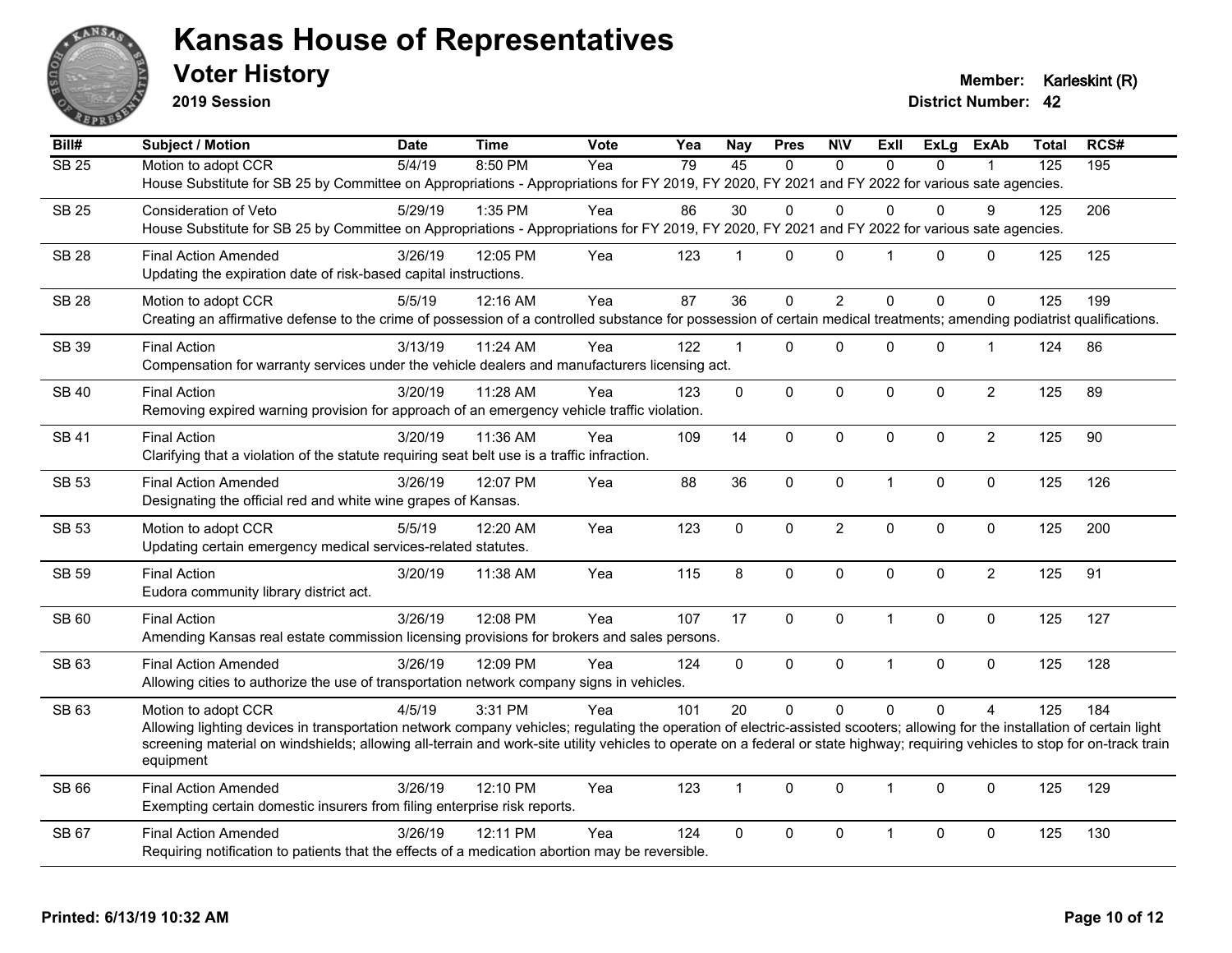

**2019 Session**

| Bill#        | <b>Subject / Motion</b>                                                                                                                                                                                                                                                                          | <b>Date</b> | <b>Time</b> | <b>Vote</b> | Yea | <b>Nay</b>      | <b>Pres</b> | <b>NIV</b>   | ExIl                 | ExLg     | <b>ExAb</b>    | <b>Total</b> | RCS# |
|--------------|--------------------------------------------------------------------------------------------------------------------------------------------------------------------------------------------------------------------------------------------------------------------------------------------------|-------------|-------------|-------------|-----|-----------------|-------------|--------------|----------------------|----------|----------------|--------------|------|
| SB 67        | Motion to adopt CCR<br>Requiring notification to patients that the effects of a medication abortion may be reversible.                                                                                                                                                                           | 4/5/19      | 5:24 PM     | Yea         | 85  | $\overline{35}$ | $\Omega$    | $\mathbf{0}$ | $\Omega$             | $\Omega$ | 5              | 125          | 188  |
| SB 67        | <b>Consideration of Veto</b><br>Requiring notification to patients that the effects of a medication abortion may be reversible.                                                                                                                                                                  | 5/1/19      | 1:02 PM     | Yea         | 82  | 43              | $\Omega$    | $\mathbf{0}$ | $\Omega$             | $\Omega$ | $\Omega$       | 125          | 190  |
| <b>SB 68</b> | <b>Final Action</b><br>Prohibiting cities from requiring a valid contract franchise ordinance for the provision of wireless telecommunications services.                                                                                                                                         | 3/26/19     | 12:13 PM    | Yea         | 112 | 12              | 0           | $\mathbf 0$  | 1                    | 0        | $\Omega$       | 125          | 131  |
| <b>SB 69</b> | <b>Final Action Amended</b><br>Substitute for SB 69 by Committee on Utilities - Requiring an electric rate study of certain electric utilities.                                                                                                                                                  | 3/26/19     | 12:15 PM    | Yea         | 117 |                 | $\Omega$    | $\Omega$     | 1                    | $\Omega$ | $\Omega$       | 125          | 132  |
| <b>SB70</b>  | <b>Final Action Amended</b><br>Allowing for temporary permits for the selling and serving of alcoholic liquor.                                                                                                                                                                                   | 3/27/19     | 9:09 AM     | Yea         | 119 | 5               | $\Omega$    | $\mathbf 0$  | 0                    | 0        | $\mathbf{1}$   | 125          | 157  |
| <b>SB70</b>  | Motion to adopt CCR<br>Alcoholic liquor amendments relating to temporary permits, delivery of alcoholic liquors to consumers, common consumption areas and producer permits.                                                                                                                     | 4/5/19      | 11:02 AM    | Yea         | 119 | $\overline{4}$  | $\mathbf 0$ | $\mathbf 0$  | $\Omega$             | $\Omega$ | 2              | 125          | 173  |
| <b>SB71</b>  | <b>Final Action</b><br>Eliminating the expiration of the postsecondary technical education authority and requiring a report to the legislature.                                                                                                                                                  | 3/26/19     | 12:16 PM    | Yea         | 123 |                 | $\Omega$    | $\Omega$     | $\blacktriangleleft$ | $\Omega$ | $\mathbf{0}$   | 125          | 133  |
| <b>SB77</b>  | <b>Final Action Amended</b><br>Requiring the department for children and families to offer services to children with problem sexual behavior and to such child's family.                                                                                                                         | 3/26/19     | 12:17 PM    | Yea         | 124 | $\Omega$        | $\Omega$    | $\mathbf{0}$ | $\blacktriangleleft$ | $\Omega$ | $\mathbf{0}$   | 125          | 134  |
| <b>SB78</b>  | <b>Final Action Amended</b><br>Regulating assignment of rights or benefits to a residential contractor under a property and casualty insurance policy insuring residential real estate.                                                                                                          | 3/26/19     | 12:18 PM    | Yea         | 123 |                 | $\Omega$    | $\Omega$     |                      | $\Omega$ | $\Omega$       | 125          | 135  |
| <b>SB78</b>  | Motion to Adopt CCR<br>Regulating assignment of rights or benefits to a residential contractor under a property and casualty insurance policy insuring residential real estate; enacting housing<br>protections for victims of domestic violence, sexual assault, human trafficking or stalking. | 4/5/19      | 10:50 AM    | Yea         | 100 | 23              | $\Omega$    | $\mathbf{0}$ | $\Omega$             | $\Omega$ | $\overline{2}$ | 125          | 172  |
| SB 82        | <b>Final Action</b><br>Updating the state banking code.                                                                                                                                                                                                                                          | 3/26/19     | 12:19 PM    | Yea         | 124 | $\mathbf{0}$    | $\Omega$    | $\mathbf 0$  | $\mathbf{1}$         | $\Omega$ | $\mathbf 0$    | 125          | 136  |
| SB 90        | <b>Final Action</b><br>Extending the tax credit under the center for entrepreneurship act to financial institutions and increasing the annual tax credit limit for all contributors.                                                                                                             | 3/26/19     | 12:20 PM    | Yea         | 122 | $\overline{2}$  | $\Omega$    | $\Omega$     | $\overline{1}$       | $\Omega$ | $\Omega$       | 125          | 137  |
| SB 94        | <b>Final Action</b><br>Establishing a minimum course duration for motor vehicle accident prevention courses.                                                                                                                                                                                     | 3/26/19     | 12:22 PM    | Yea         | 120 | 4               | $\Omega$    | $\mathbf 0$  | $\overline{1}$       | 0        | $\mathbf 0$    | 125          | 138  |
| SB 97        | <b>Final Action</b><br>Division of vehicles registering fleet vehicles.                                                                                                                                                                                                                          | 3/26/19     | 12:23 PM    | Yea         | 124 | $\Omega$        | $\Omega$    | $\mathbf{0}$ | $\mathbf{1}$         | $\Omega$ | $\Omega$       | 125          | 139  |
| SB 105       | <b>Final Action</b><br>Elections; cities; date for taking office.                                                                                                                                                                                                                                | 3/25/19     | 10:33 AM    | Yea         | 124 | $\Omega$        | $\Omega$    | $\mathbf{0}$ | $\mathbf 1$          | $\Omega$ | $\Omega$       | 125          | 103  |